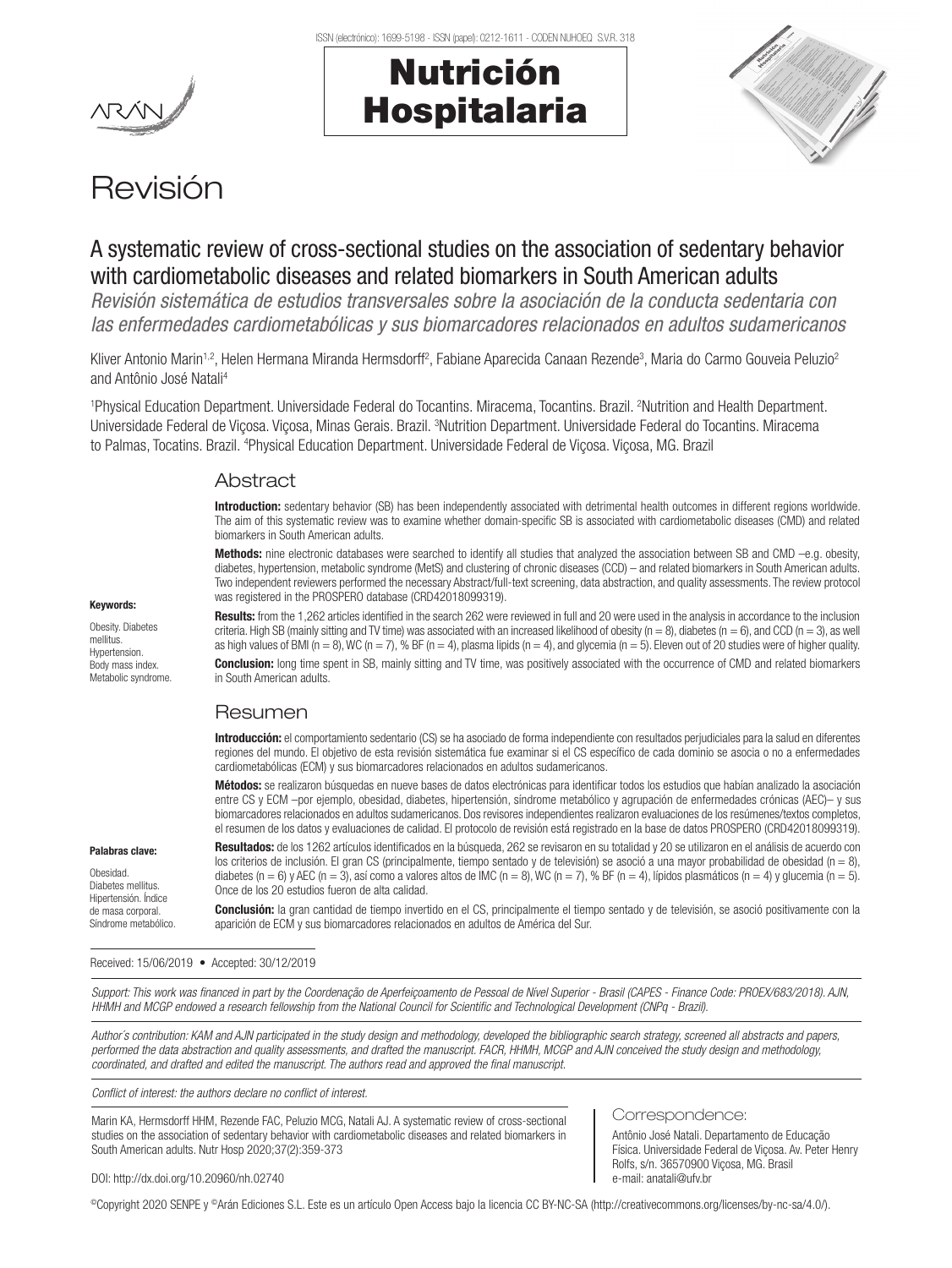#### **INTRODUCTION**

South America is comprised of nations and territories containing different environments and many complex and heterogeneous ethnicities, societies, and cultures in a population estimated at over 430 million. In South America upper-middle-income economies are predominant, and major demographic shifts like population growth, urbanization, technological advancements, and ageing are in course (1). Thus, behavior and environment factors, such as smoking, unhealthy diets (i.e., high energy-rich foods and low fruit and vegetables consumption), and physical inactivity are relevant modifiable risk factor for cardiometabolic diseases (CMD) (2-6).

Concerning physical inactivity, sedentarism is known to bring about serious health consequences and associations with all-cause mortality and other outcomes worldwide (2,7-10). Despite the fact that one in four adults worldwide does not meet the World Health Organization recommendations on physical activity to benefit from a reduced risk of common chronic diseases (11), failing to achieve the public health goals on physical activity is not the same as being sedentary. In this sense, sedentary behavior (SB) refers to activities that do not require significant energy expenditure  $-$  i.e., 1.5 METs or lower (12) – and is usually expressed as sitting time (ST) (13) such as in television (TV) viewing, computer use, transport, driving, reading or playing video games whilst in a sitting or reclining posture (14), in different everyday life domains (i.e., home, workplace, commuting, leisure time) (13,15). Sedentary behavior has been independently associated with detrimental health outcomes, including CMD, in adults from different regions worldwide (16-19). Moreover, SB presents high values in populations of different ethnic background worldwide (20) – among adults, the proportion of individuals spending 4 or more hours a day in a sitting position varies from 23.8 % in Southeast Asia, 37.8 % in Africa, 39.8 % in the western Pacific, 41.4 % in the eastern Mediterranean, and 55.2 % in the Americas to 64.1 % in Europe (21).

In South America's adult population physical inactivity reaches levels of over 40 % (21), and SB has been assessed as almost 6 h/ day (22). In addition, the prevalence of CMD and its risk factors in South America is high (4,6,23,24). Nevertheless, the association between SB and CMD and its risk factors in South Americans is not well known. Identifying the association of SB in different domains with CMD is not only important for public health interventions, but also for occupational health, urban planning, and transport-related initiatives. Therefore, the aim of this study was to systematically review the literature to examine whether domain-specific SB is associated with CMD and related biomarkers in South American adults.

#### METHODS

#### SEARCH STRATEGY

A broad and specialized search was performed. Studies reporting on the possible association between SB and/or domain-specific SB – e.g., ST, TV viewing time or frequency and overall SB (sedentary activity, screen time, computer time, reading time, passive transport, and sedentary work) – with CMD diseases (primary outcomes) and or related biomarkers (secondary outcomes) in South American adults were examined. The reporting guidelines of the Preferred Reporting Items for Systematic Reviews and Meta-Analyses (PRIS-MA) statement were followed, and the criteria outlined in A Measurement Tool to Assess Systematic Reviews (AMSTAR) checklist (25,26) were observed. The methodology of this systematic review was prospectively registered with PROSPERO (CRD42018099319; http://www.crd.york.ac.uk/PROSPERO) under the title "Is sedentary behavior associated with risk for cardiometabolic diseases in South American adults? A systematic review".

This review examined studies completed from January 2010 to December 2018, written in English, Spanish or Portuguese or with translations into these languages. Relevant studies were identified using the following electronic databases: Medline (Medical Literature Analysis and Retrieval System Online /PubMed); Embase (Elsevier); Cochrane Central (The Cochrane Central Register of Controlled Trials The Cochrane Library); Lilacs (Scientific and technical literature of Latin America and Caribe); Science Direct; Bireme (Latin American and Caribe center of information in health science); Scielo.org; Scopus (Elsevier); and SPORTDiscus.

The exposure descriptors used were: a) "sedentary behavior or time or lifestyle"; b) "sitting or reclining or leisure time"; and c) "television or TV view or watch or time". The outcome descriptors used were: a) "cardiometabolic or metabolic health or markers or risk or disease or syndrome"; and b) "cardiovascular or CVD markers or risk or disease or syndrome". The population descriptors used were: a) "South America or South American countries and territories". Appropriate combinations of these descriptors were used to ensure quality, transparency and maximum sensitivity during article retrieval. The search strategies adapted to the indexing systems are available from the authors upon request.

#### STUDY SELECTION

This review included studies that addressed the amount of time spent in SB or domains of SB as risk factors for CMD, either self-reported or objectively measured, reported on a continuous scale (e.g., minutes/day) or divided into categories (e.g., > 3 h of TV time  $vs. \leq 3$  h), and time spent in specific domains of SB (i.e., ST, TV time or frequency and overall SB). The presence of CMD such as obesity, diabetes, hypertension, metabolic syndrome (MetS), and a clustering of chronic diseases (CCD - Heart attack, heart failure, angina, hypertension, DM, or arthritis) were the primary outcomes of interest in this review. Related biomarkers like total cholesterol (TC), high density lipoprotein (HDL) and low density lipoprotein (LDL) cholesterol, triglycerides (TG), blood glucose and insulin, glycated hemoglobin (HbA1c), insulin resistance (HOMA-IR), hypercholesterolemia, dyslipidemia and anthropomorphic measures such as body mass index (BMI), waist circumference (WC) and percentage of body fat (% BF) were the secondary outcomes of interest. Articles excluded were those on non-South American populations and/or non-adult populations (mean age < 18 years), those that did not report exposure to SB or the association between SB and health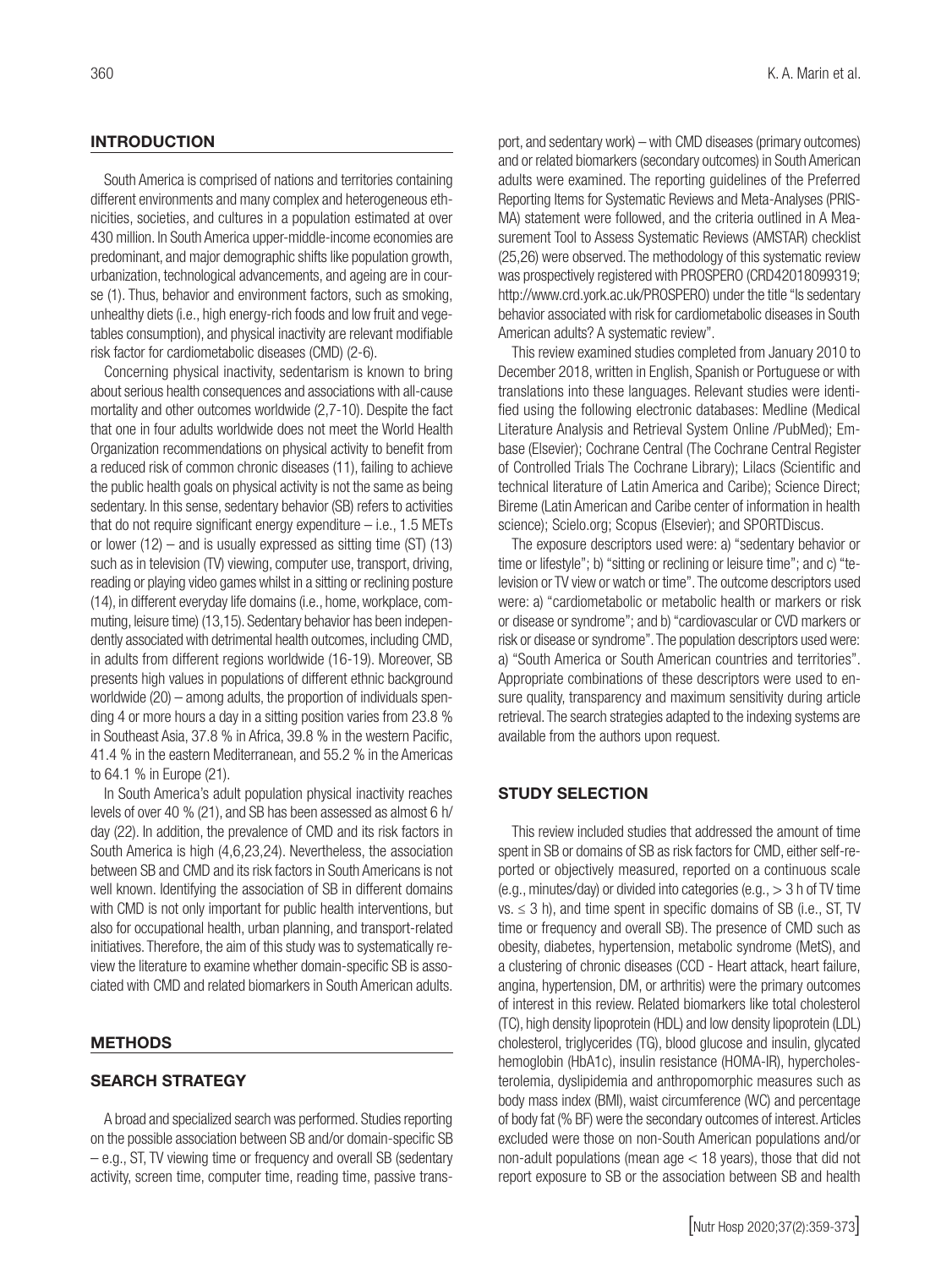outcomes, those that were duplicated, impossible to locate or obtain, and reviews or meta-analyses.

The screening of titles and abstracts for all studies was independently performed by two authors (KAM and AJN) in order to identify potential relevant articles. Likewise, these two authors (KAM and AJN) performed full-text screenings, and with mutual consensus confirmed that studies met the study's inclusion and exclusion criteria. The authors resolved discrepancies after discussion.

### DATA EXTRACTION AND ANALYSIS

Data and informations of interest were extracted by KAM or AJN. The main information obtained was on study characteristics, population characteristics, country of study, sample size analyzed, SB exposure and methods, outcome measurement, and measure of effect or correlation. Study quality was assessed using an adapted 20-item checklist (originally 27 items) of the Downs and Black checklist (27). Good quality was determined by using the overall numeric score of quality out of 20 possible points. Studies showing 16/20 median split or higher were considered of high quality. KAM independently assessed quality using the checklist, and AJN reviewed all scores. Disagreements were resolved upon consensus or were refereed by a third researcher.

The study-specific ORs for obesity or diabetes were combined as a generic inverse variance to estimate the pooled OR with 95 % CI by using the inverse variance statistical method with a random effects model. The pooled OR was calculated from a natural logarithm of OR [ln(OR)] and the standard error of ln(OR) was obtained for the 95 % CI. A two-sided p-value lower than 0.05 was considered significant for all analyses. Studies were not included in the meta-analysis if the summary statistics of OR and 95 % CI were not available (31), or when the subjects evaluated were not sedentary (29). This meta-analysis was conducted using the RevMan 5.3 (The Nordic Cochrane Centre, The Cochrane Collaboration, Copenhagen, 2012), a free download at http://tech.cochrane.org/revman/download.

#### RESULTS

The search identified 1,262 articles, and the screening of their primary titles and abstracts generated 262 articles. Then these 262 articles were reviewed in full and 20 articles met the inclusion and exclusion criteria. Figure 1 shows the flow diagram and the reasons for exclusion. In all, 55 % of the analyzed studies were considered to be high-quality. Five out of 20 studies scored 17 points; six scored 16 points, eight scored 15 points, and one scored 14 points.



#### Figure 1.

Flow diagram for literature search, January 2010 – December 2018. (SB: sedentary behaviour. Source: prepared by the authors from the study results).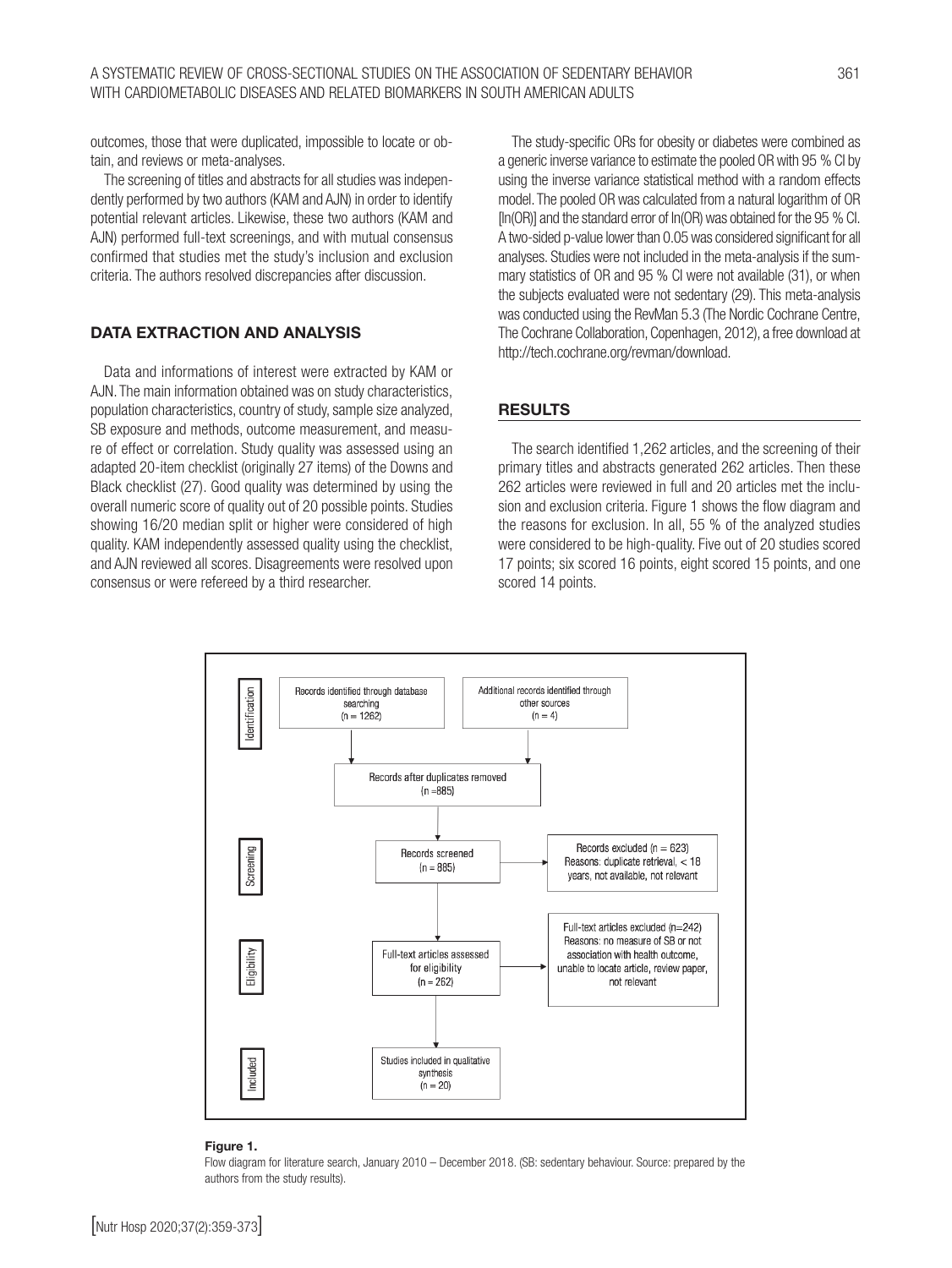In this review eleven out of the 20 analyzed studies were carried out on Brazilian, seven on Chilean, one on Colombian, and one on Peruvian adults, and were published prior to and including December 2018, specifically from 2010 to 2018. We observed that most studies were published from 2017 on  $(n = 11)$ . The selected studies analyzed adults (mean age: 30 to 70 years) from urban ( $n = 20/20$ ) and rural ( $n = 8/20$ ) areas.

The qualitative analysis revealed that 13 out of 20 studies reported on CMD (obesity, diabetes, hypertension, CCD, and MetS) (Table I), and 16 studies reported results related to CMD biomarkers. Overall, the results were consistent in showing that an increase in time spent in SB was associated with an increase in obesity ( $n = 8/8$ ), diabetes ( $n = 6/7$ ), CCD (3/4), hypertension ( $n = 3/4$ ), and MetS  $(n = 2/2)$ . Along with these diseases, SB was associated with high values of the following related biomarkers (Table II): BMI ( $n = 8/9$ ), waist circumference ( $n = 7/7$ ), % BF (4/4), HOMA-IR ( $n = 4/4$ ), glucose ( $n = 5/6$ ), insulin ( $n = 4/4$ ), and TG ( $n = 4/6$ ), and low levels of HDL-c ( $n = 4/6$ ). Dyslipidemia (1/1) and hypercholesterolemia (1/1) were also positively associated with SB. Despite that, TC ( $n = 3/6$ ), and LDL-c ( $n = 3/5$ ) were associated with SB in only three out of six and five studies, respectively. Regarding HbA1c (1/2), this glycemic control biomarker was associated with SB in only one study.

#### CARDIOMETABOLIC DISEASES (PRIMARY OUTCOMES)

The association between SB and CMD as primary outcome was observed in different studies (Table I). For example, high SB  $(> 4$  h/day) was associated with central obesity in Chilean adults (28); and those categorized as either low SB (i.e., ST of  $1.56 \pm 0.7$  h/day) or high SB (i.e., ST of  $5.31 \pm 2.2$  h/day) and physically active were less likely to have obesity or central obesity when compared to those in the high SB (i.e., ST of  $6.14 \pm 2.6$  h/day) and inactive category (29). In addition, Chilean men exhibiting a higher ST were more likely obese (30). A ST of over 8 h/day during the week discriminated the presence of abdominal obesity, but not of obesity in Brazilian women (31); and obesity was associated with SB in Brazilian adults (32). Furthermore, a higher TV time was associated with greater abdominal obesity (33) and obesity (34) in Brazilian and Peruvian (35) women. The pooled odds ratio for obesity in association with sedentary behavior – 1.30  $(1.14-1.49)$  – is presented in figure 2.

Regarding DM, an overall sedentary time and TV time  $\geq 3$  h/ day (36) or  $\geq$  4 h/day (37) was positively associated with DM in Brazilian adults. Likewise,  $ST \gg 4$  h/day) was positively associated with DM in Chilean adults (2,28). Furthermore, Chilean adults categorized as with either low or high SB and physically active were less likely to have DM, as compared to those in the high SB and inactive category (29). Finally, a ST of more than 5.5 h/day was positively associated with a high likelihood of having DM in Brazilian older adults (38). However, in Brazilian workers a high SB time (i.e., TV viewing, passive transport, sedentary work, and sedentary lifestyle) was not associated with DM (32).

The pooled odds ratio for diabetes in association with sedentary behavior  $-1.16$  (1.07-1.25  $-$  is presented in figure 3.

Concerning CCD, Brazilian men who used a passive form of transport to go to work, and had a sedentary job and sedentary lifestyle were more likely to have  $> 2$  CDs, whereas women who reported ≥ 3 hours/day of TV time were more likely to have one CD versus no CD (32). TV time  $>$  4 h/day was positively associated with the presence of heart disease (i.e., heart failure, heart attack, and angina) among Brazilian adults (37). Moreover, Brazilian adults who spent  $> 4$  h/day sitting had a higher risk for the presence of > 2 CDs (39). Nevertheless, Brazilian adults diagnosed with  $> 2$  CDs exhibited a similar amount of daily ST ( $\sim$  4 h) as compared to those diagnosed with zero or one CD (40).

As regards hypertension, it was positively associated with high TV time (> 4 h/day) in Brazilian (32) but not in Chilean adults (28). Moreover, Chilean and Brazilian adults categorized in the high overall SB or high SB at work groups, respectively, had a high occurrence of hypertension (29,32).

With reference to MetS, Chilean adults in the low or high SB and physically active group were less likely to have MetS when compared to those in the high SB time and inactive category (29). In addition, high ST  $(> 4 \text{ h/day})$  was positively associated with MetS among Chilean adults (28).

### RELATED BIOMARKERS (SECONDARY OUTCOMES)

The association between SB and CMD-related biomarkers was also reported in the reviewed studies (Table II). Regarding BMI, its positive association with SB was found in Chilean adults (29,41- 43) and in Colombian men (44). Such association was also reported in Chilean men only (2), whereas a positive association of TV frequency with BMI was observed in Brazilian (34) and in Peruvian women only (35). However, SB ( $>$  4 h/day) was negatively associated with BMI in Chilean women, but positively in Chilean men (28). In addition,  $ST \gg 4$  h/day) was not associated with BMI in Brazilian adults (45). Concerning % BF, it was positively associated with sedentary behavior and ST in Chilean adults (41-43) and in Colombian men (44).

With regard to WC, its positive association with SB was reported in Brazilian (33) and Chilean (2) women. Chilean adults categorized as 'high SB-active' or 'low SB-active' showed significant negative associations with WC when compared to those in the 'high SB-inactive' category (29). Moreover, in Chilean adults a high ST was positively associated with WC (41). Furthermore, per one-hour decrease in sedentary time, there was a significant decrease in WC among Chilean adults (42). SB was also positively associated with WC in Colombian men (44), whereas SB, but not ST, was positively associated with WC in Chilean adults (43).

With respect to blood glucose, a positive association between ST and fasting glycemia was found in Chilean adults (29,41-43), whereas such association was not observed by others among Chilean adults (2) and in Colombian men (44).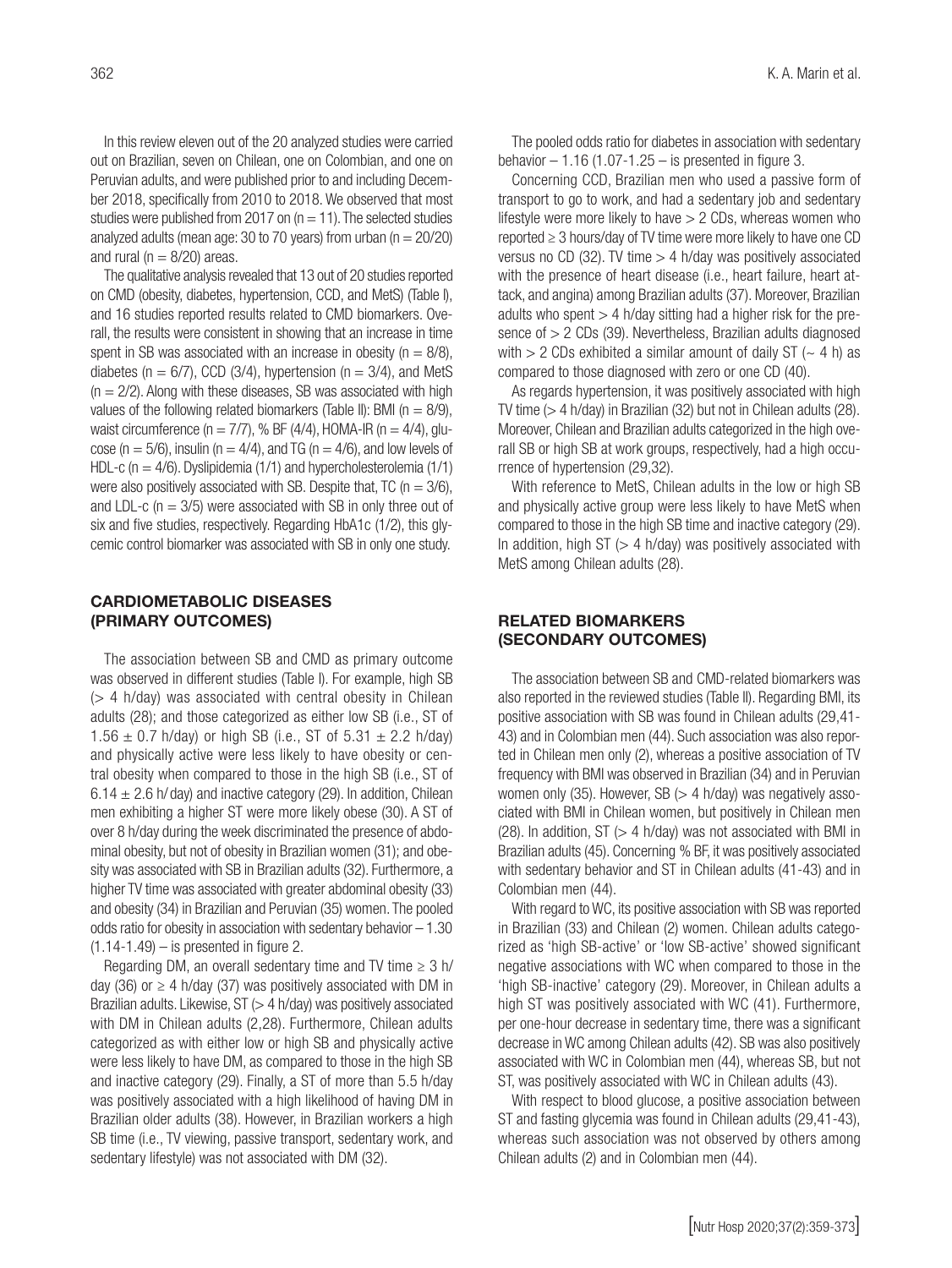|         | <b>Score (/20)</b><br>a<br>A -      |         | $\frac{1}{2}$                                                        | $\frac{6}{1}$                                                 | $\frac{6}{1}$                                                                                       | $\overline{1}$                                                                    | $\overline{1}$                                                                                                                    | $\frac{5}{1}$                                                                                         | $\frac{6}{1}$                                                                                                       | $\frac{5}{1}$                                                                      |
|---------|-------------------------------------|---------|----------------------------------------------------------------------|---------------------------------------------------------------|-----------------------------------------------------------------------------------------------------|-----------------------------------------------------------------------------------|-----------------------------------------------------------------------------------------------------------------------------------|-------------------------------------------------------------------------------------------------------|---------------------------------------------------------------------------------------------------------------------|------------------------------------------------------------------------------------|
| Results | Interpretation                      |         | TV time was associated with obesity in women                         | was associated with obesity<br>TV viewing frequency           | Watching $TV \geq 5$ times per week was associated<br>with greater prevalence of AO in smoker women | SB was associated with obesity                                                    | Less sitting time was associated with less<br>chance to have CO                                                                   | ST during the week was powerful enough to<br>discriminate AO, but not obesity                         | ST was a risk factor for CO among men                                                                               | High ST was associated with central obesity                                        |
|         | Measure of effect (primary outcome) | Obesity | Women: 1.42 (1.09-1.83)*<br>Men: 0.98 (0.84-1.15)<br>aPR for obesity | aOR (95 % Cl) to be obese: 2.6 (2.0-3.5)*                     | aPR (CI 95 %) ≥ 5 times/week:<br>Non-smokers: 1.1 (0.9-1.2)<br>Smokers: 1.7 (1.1-2.5)*              | Women: 1.24 (1.04-1.48)*<br>aOR (CI 95 %:) for obesity:<br>Men: 1.27 (1.15-1.41)* | Reference (high SB/inactive) aOR to have CO:<br>high-SB/active: 0.79 (0.65-0.96)*<br>low-SB/active: 0.71 (0.59-0.84) <sup>+</sup> | Area under ROC curve (95 % Cl):<br>$\text{Obesity} = 0.50 (0.30-0.71)$<br>$AO = 0.66 (0.57 - 0.75)^*$ | aOR (95 % Cl) to be obese in the<br>Women: [0.88 (0.69-1.12)]<br>Men: [1.97 (1.45-2.68)]*<br>highest tercile of ST: | $ST \geq 4$ h/day vs. < 4 h/day:<br>aOR (95 % Cl) for CO:<br>$1.15(1.02 - 1.30]^*$ |
|         | measurement<br>Outcome              |         | Self-report                                                          | Self-report                                                   | Objective                                                                                           | Self-report                                                                       | Objective                                                                                                                         | Objective                                                                                             | Objective                                                                                                           | Objective                                                                          |
| 9S      | Measure<br><b>Domain</b>            |         | Self-reported<br>TV time                                             | Self-reported<br>TV time                                      | Self-reported<br>TV time                                                                            | Self-reported<br>SA time                                                          | Self-reported<br>ದ                                                                                                                | Self-reported<br>55                                                                                   | Self-reported<br>ದ                                                                                                  | Self-reported<br>55                                                                |
|         | Population (age)<br>Sample          |         | Brazilians (≥ 30 years)<br>Women: 1,061<br>Men: 925                  | $(30.6 \pm 10.1 \text{ years})$<br>Women: 21,712<br>Peruvians | Brazilians (18-49 years)<br>Women: 13,262                                                           | Brazilians (30-40 years)<br>Women: 14,338<br>Men: 33,139                          | $(46.4 \pm 18.6 \text{ years})$<br>Women: 3,004<br>Men: 2,036<br>Chileans                                                         | Brazilians (18-25 years)<br>Women: 161<br>Men: 26                                                     | $(45.5 \pm 18.2 \text{ years})$<br>Women: 1,831<br>Men: 1,045<br>Chileans                                           | Chilean (47 years)<br>Women: 2,993<br>Men: 2,047                                   |
| First   | Reference<br>author<br>(year)       |         | Fernandes<br>$(2010)$ 34                                             | (2012)35<br>Poterico                                          | (2013)33<br>Cortes                                                                                  | (2014)32<br>Garcia                                                                | Cristi-Montero<br>(2017)29                                                                                                        | (2017)31<br>Mussi                                                                                     | Petermann<br>(2017)30                                                                                               | (2018) 28<br>Martinéz                                                              |

## A SYSTEMATIC REVIEW OF CROSS-SECTIONAL STUDIES ON THE ASSOCIATION OF SEDENTARY BEHAVIOR 363 WITH CARDIOMETABOLIC DISEASES AND RELATED BIOMARKERS IN SOUTH AMERICAN ADULTS

(Continuation in the next page) *(Continuation in the next page)*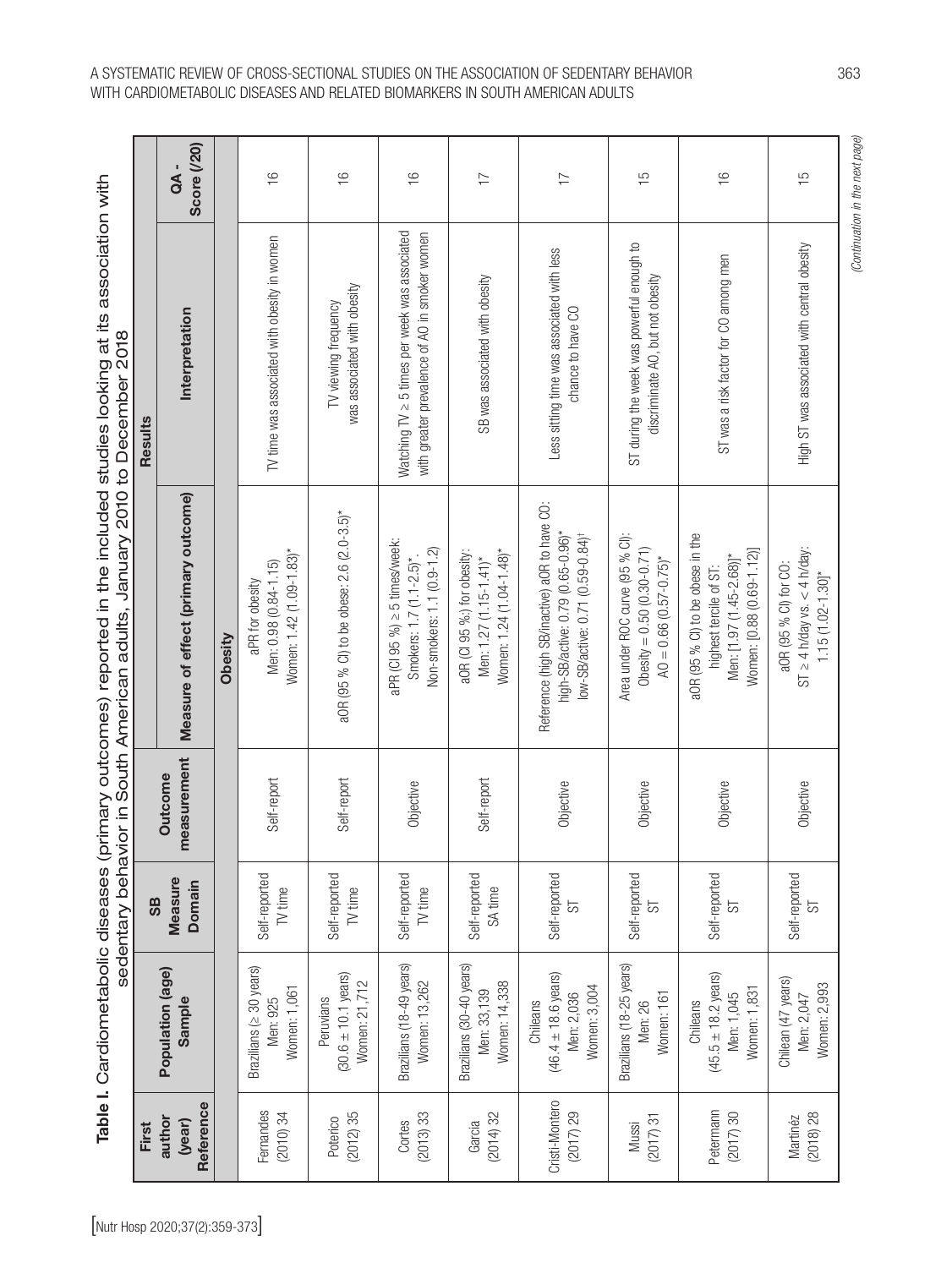| First                         |                                                                               | <b>SB</b>                           |                        |                                                                                                                                                          | Results                                                                |                           |
|-------------------------------|-------------------------------------------------------------------------------|-------------------------------------|------------------------|----------------------------------------------------------------------------------------------------------------------------------------------------------|------------------------------------------------------------------------|---------------------------|
| Reference<br>author<br>(year) | Population (age)<br>Sample                                                    | <b>Measure</b><br>Domain            | measurement<br>Outcome | measure of effect (primary outcome)                                                                                                                      | Interpretation                                                         | <b>Score (/20)</b><br>QA- |
|                               |                                                                               |                                     |                        | <b>Diabetes</b>                                                                                                                                          |                                                                        |                           |
| Garcia (2014)<br>32           | Brazilians (30-40 years)<br>Women: 14,338<br>Men: 33, 139;                    | Self-reported<br>SA time            | Self-report            | Women: 0.86 (0.65-1.13)<br>Men: 1.06 (0.88-1.27)<br>OR (CI 95 %:) for DM:                                                                                | SB was not associated with DM                                          | $\overline{1}$            |
| Silva (2015)<br>38            | Brazilians (60-80 years)<br>Women: 2,009<br>Men: 1,256                        | Self-reported<br>55                 | Self-report            | aOR (CI 95 %) to have DM: 1,351 (1.057-1.729)*                                                                                                           | A daily ST of $> 5.5$ h was associated with high<br>chances to have DM | $\frac{1}{2}$             |
| Cristi-Montero<br>(2017)29    | $(46.4 \pm 18.6 \text{ years})$<br>Women: 3,004<br>Men: 2,036<br>Chileans     | Self-reported<br>55                 | Objective              | high-SB/active: 0.45 (0.35-0.59) <sup>†</sup><br>low-SB/active: 0.44 (0.34-0.56)<br>Reference (high SB/inactive)<br>OR to have DM:                       | with less chance to have DM<br>Less ST was associated                  | $\overline{1}$            |
| Diaz-Martinez<br>(2017) 2     | $(41.6 \pm 18.6 \text{ years})$<br>Women: 2.674<br>Men: 1,783<br>Chileans     | Self-reported<br>55                 | Objective              | OR (95 % CI) for DM (increase of 1h<br>of ST as independent factor).<br>Women: 1.08 (1.02 - 1.14) <sup>†</sup><br>Men: 1.10 (1.04 - 1.16)+               | SB was associated with DM and<br>cardiometabolic risk factors          | $\frac{1}{2}$             |
| Lemes (2018)<br>36            | $(68.9 \pm 8.4 \text{ years})$<br>Women: 410<br><b>Brazilians</b><br>Men: 147 | Self-reported<br>SA time<br>TV time | Objective              | OR (95 % CI) for DM:: overall SA $\geq$ 3 h /day<br>TV time $\geq$ 3 h/day vs. < 3 h/day:<br>vs. $<$ 3 h/day: 1.60 (1.09-2.36)*<br>$1.61(1.11 - 2.33)$ * | TV time and overall SA was associated with<br>higher prevalence of DM  | $\overline{1}$            |
| Martinez<br>(2018)<br>28      | Women: 2,993<br>Men: 2,047<br>(47 years)<br>Chileans                          | Self-reported<br>55                 | Objective              | $ST \geq 4$ h/day vs. < 4 h/day:<br>OR (95 % Cl) for DM:<br>$1.27(1.06 - 1.52]^*$                                                                        | High sitting time was associated with DM                               | SH                        |
| Werneck<br>(2018)<br>57       | Women: 34,282<br>Men: 25,920<br>$($ 2 18 years)<br><b>Brazilians</b>          | Self-reported<br>TV time            | Self-report            | women [1.33 (1.09-163)*]<br>men [1.64 (1.23-2.67)*]<br>aOR (95 % Cl) for DM:                                                                             | High levels of TV viewing were associated with<br>greater odds of DM   | $\overline{1}$            |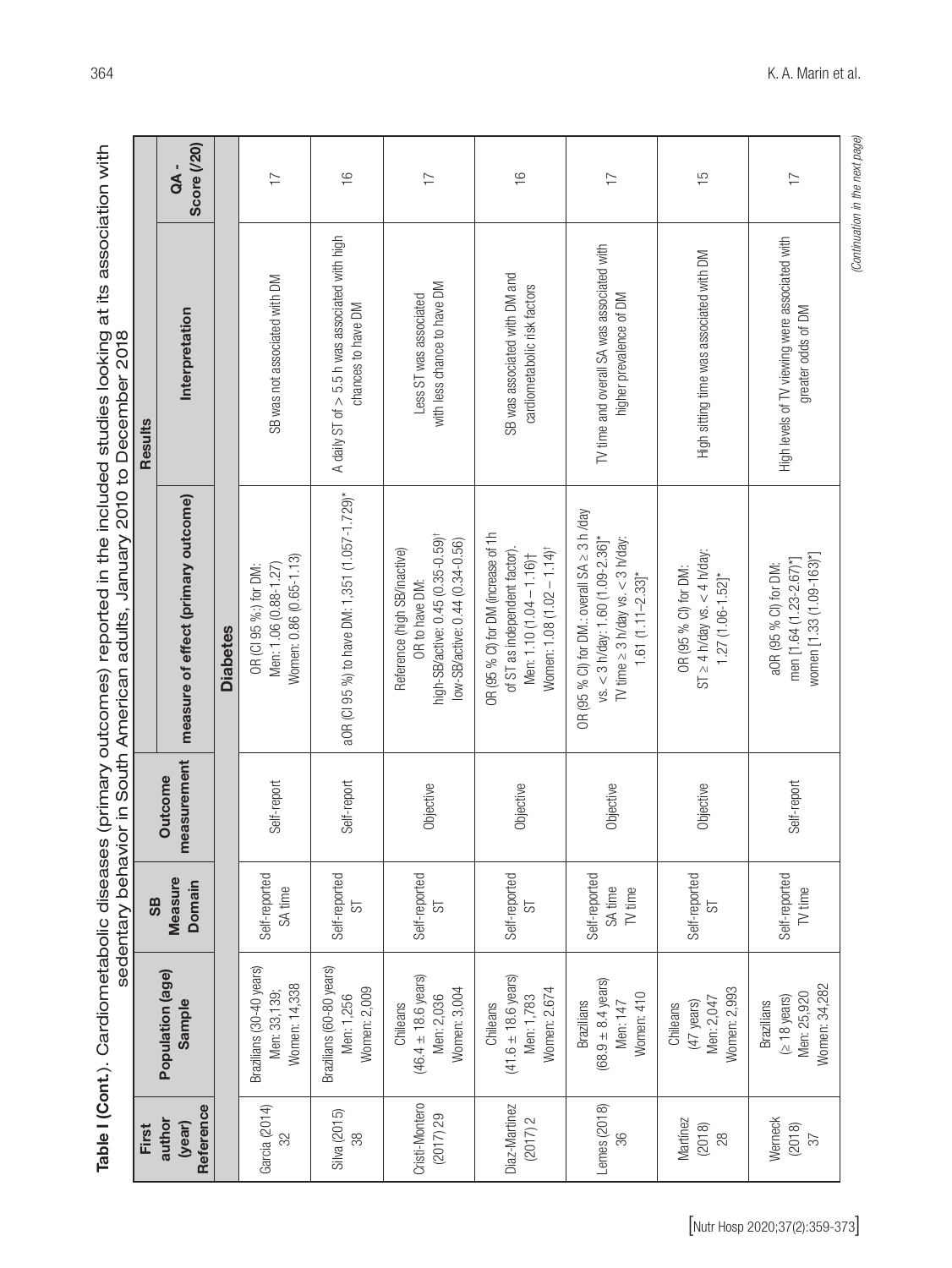Table I (Cont.). Cardiometabolic diseases (primary outcomes) reported in the included studies looking at its association with Table I (Cont.). Cardiometabolic diseases (primary outcomes) reported in the included studies looking at its association with

|                                                                            |            | <b>Score (/20)</b><br>aA -             |     | $\overline{1}$                                                                                              | $\frac{6}{1}$                                                                                            | ςĻ                                                                                       | $\overline{1}$                                                                 |             | $\overline{1}$                                                                                                                                    | $\frac{5}{1}$                                                              | $\overline{1}$                                                                        |
|----------------------------------------------------------------------------|------------|----------------------------------------|-----|-------------------------------------------------------------------------------------------------------------|----------------------------------------------------------------------------------------------------------|------------------------------------------------------------------------------------------|--------------------------------------------------------------------------------|-------------|---------------------------------------------------------------------------------------------------------------------------------------------------|----------------------------------------------------------------------------|---------------------------------------------------------------------------------------|
|                                                                            | Results    | Interpretation                         |     | SB was associated with $\geq$ 2 CD                                                                          | ST was not different in individuals presenting<br>none, one or ≥ 2 CD (DM, hypertension or<br>arthritis) | ST was associated to a higher risk of having<br>≥ 2 CD (DM, hypertension or arthritis)   | High levels of TV viewing were associated<br>with greater odds of HD           |             | Less ST was associated with I<br>ess chance to have MetS                                                                                          | High sitting time was associated with MetS                                 | High levels of TV viewing were associated<br>with greater odds of hypertension        |
| sedentary behavior in South American adults, January 2010 to December 2018 |            | (primary outcome)<br>Measure of effect | CCD | Men: one CD = $1.17$ (1.09-1.26)*;<br>and $\geq$ 2 CD = 1.61 (1.46-1.78)*<br>OR (CI 95 %:) for $\geq$ 2 CD: | $\widetilde{\equiv}$                                                                                     | aOR (95 % CI) to have $\geq$ 2 CD:<br>Women: 1.82 (1.15-2.89)*<br>Men: 1.76 (1.10-2.80)* | women [1.30 (1.00-1.68)*]<br>men [1.96 (1.43-2.69)*],<br>aOR (95 % Cl) for HD: | <b>MetS</b> | high-SB/active: 0.63 (0.49-0.82) <sup>+</sup><br>low-SB/active: 0.72 (0.59-0.71) <sup>†</sup><br>Reference (high SB/inactive)<br>OR to have MetS: | $ST \geq 4$ h/day vs. < 4 h/day: 1.15<br>$(1.02 - 1.30)$ *<br>OR for MetS: | aOR (95 % Cl) for hypertension:<br>women [1.20 (1.05-1.37)]<br>men [1.36 (1.14-1.63)] |
|                                                                            |            | measurement<br>Outcome                 |     | Self-report                                                                                                 | Self-report                                                                                              | Self-report                                                                              | Self-report                                                                    |             | Objective                                                                                                                                         | Objective                                                                  | Self-report                                                                           |
|                                                                            | <b>SB</b>  | Measure<br>Domain                      |     | Self-reported<br>SA time                                                                                    | Self-reported<br>55                                                                                      | Self-reported<br>55                                                                      | Self-reported<br>TV time                                                       |             | Self-reported<br>5                                                                                                                                | Self-reported<br>55                                                        | Self-reported<br>TV time                                                              |
|                                                                            | Population | Sample<br>(age)                        |     | Women: 14,338<br>$(30-40 \text{ years})$<br>Men: 33,139<br><b>Brazilians</b>                                | $(70.2 \pm 7.5 \text{ years})$<br>Nomen: 221<br><b>Brazilians</b><br>Men: 134                            | $(70.0 \pm 7.6 \text{ years})$<br>Women: 447<br><b>Brazilians</b><br>Men: 373            | Women: 34,282<br>Men: 25,920<br>$($ 2 18 years)<br><b>Brazilians</b>           |             | $(46.4 \pm 18.6 \text{ years})$<br>Women: 3,004<br>Men: 2,036<br>Chileans                                                                         | Women: 2,993<br>Men: 2,047<br>(47 years)<br>Chileans                       | Women: 34,282<br>Men: 25,920<br>$($ 2 18 years)<br><b>Brazilians</b>                  |
|                                                                            | First      | Reference<br>author<br>(year)          |     | Garcia<br>(2014)<br>32                                                                                      | Sebastião<br>(2017)<br>$\overline{40}$                                                                   | Ribeiro (2018)<br>39                                                                     | Werneck<br>(2018)<br>$\overline{\mathcal{E}}$                                  |             | Cristi-Montero<br>(2017)<br>29                                                                                                                    | Martínez<br>(2018)<br>28                                                   | Werneck<br>(2018)<br>$\sqrt{2}$                                                       |

## A SYSTEMATIC REVIEW OF CROSS-SECTIONAL STUDIES ON THE ASSOCIATION OF SEDENTARY BEHAVIOR 365 WITH CARDIOMETABOLIC DISEASES AND RELATED BIOMARKERS IN SOUTH AMERICAN ADULTS

(Continuation in the next page) *(Continuation in the next page)*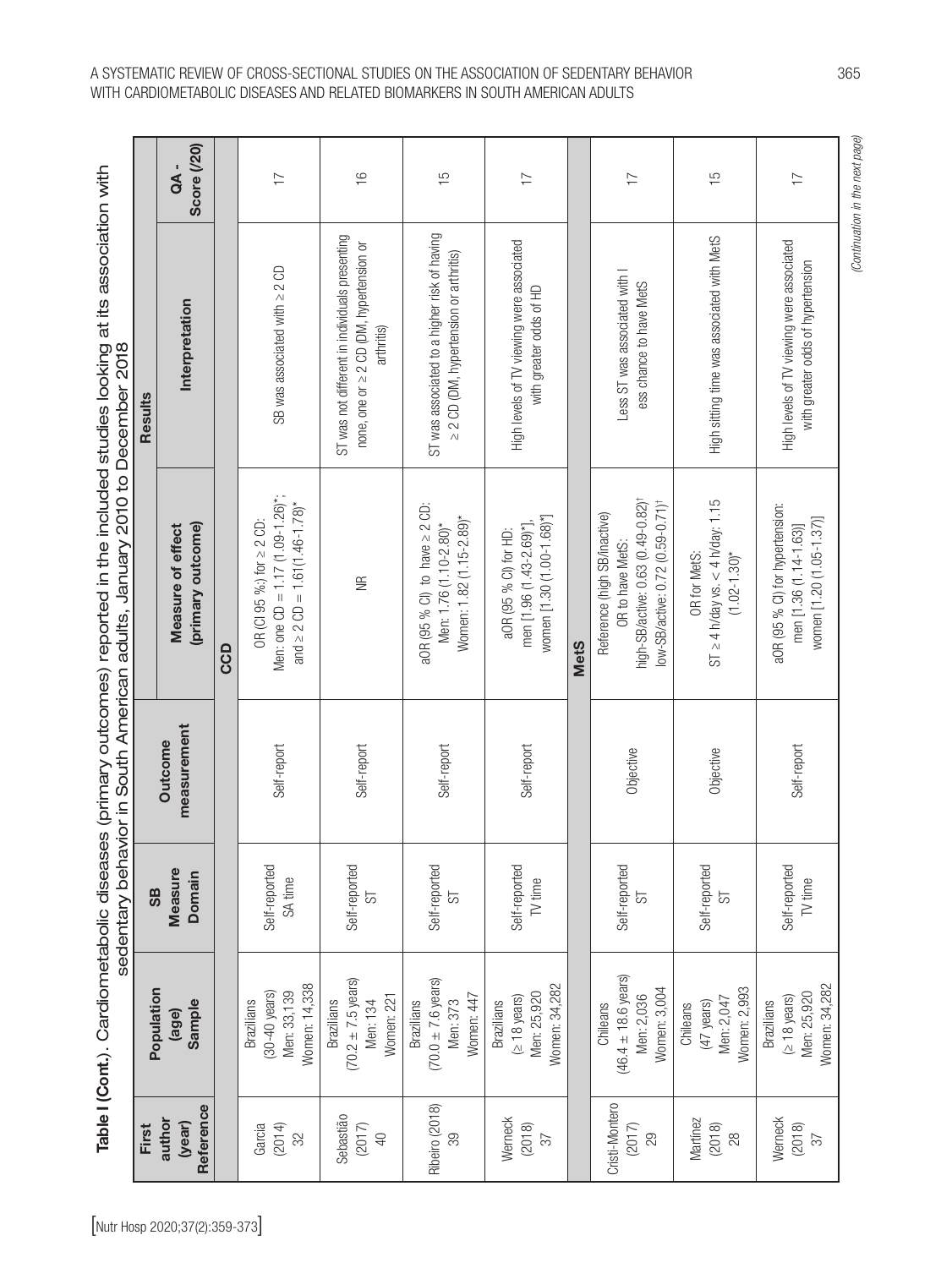| <sup>1</sup> ic diseases (primary outcomes) reported in the included studies looking at its association v |                                                                     |
|-----------------------------------------------------------------------------------------------------------|---------------------------------------------------------------------|
|                                                                                                           |                                                                     |
|                                                                                                           |                                                                     |
|                                                                                                           |                                                                     |
|                                                                                                           |                                                                     |
|                                                                                                           |                                                                     |
|                                                                                                           |                                                                     |
|                                                                                                           |                                                                     |
|                                                                                                           |                                                                     |
|                                                                                                           |                                                                     |
|                                                                                                           |                                                                     |
|                                                                                                           |                                                                     |
|                                                                                                           |                                                                     |
|                                                                                                           | N behavior in South American adults . January 2010 to December 2018 |
|                                                                                                           |                                                                     |
|                                                                                                           |                                                                     |
|                                                                                                           |                                                                     |
|                                                                                                           |                                                                     |
|                                                                                                           |                                                                     |
|                                                                                                           |                                                                     |
|                                                                                                           |                                                                     |
|                                                                                                           |                                                                     |
|                                                                                                           |                                                                     |
|                                                                                                           |                                                                     |
|                                                                                                           |                                                                     |
|                                                                                                           |                                                                     |
|                                                                                                           |                                                                     |
|                                                                                                           |                                                                     |

| Less ST was associated with less chance to<br>High levels of TV viewing were associated<br>SB was not associated with hypertension<br>SB was not associated with hypertension<br>with greater odds of hypertension<br>Interpretation<br>have hypertension<br>high-SB/active: 0.52 (0.43-0.63) <sup>†</sup><br>low-SB/active: 0.60 (0.50-0.72) <sup>+</sup><br>aOR (95 % Cl) for hypertension:<br>OR (CI 95 %:) for hypertension:<br>OR (95 % CI) for hypertension:<br>Reference (high SB/inactive)<br>$ST \geq 4$ h/day vs. < 4 h/day:<br>Women [1.20 (1.05-1.37)]<br>Women: 1.04 (0.89-1.22)<br>Women: 1.04 (0.89-1.22)<br>OR to have hypertension:<br>(primary outcome)<br>Men [1.36 (1.14-1.63)],<br>Measure of effect<br>Men: 1.00 (0.82-1.22).<br>Men: 1.00 (0.82-1.22)<br>Hypertension<br>measurement<br><b>Outcome</b><br>Self-report<br>Self-report<br>Objective<br>Objective<br>Self-reported<br>Self-reported<br>Self-reported<br>Self-reported<br>Measure<br>Domain<br>SA time<br>TV time<br><b>9S</b><br>55<br>5<br>$(46.4 \pm 18.6 \text{ years})$<br>Women: 14,338<br>Women: 2,993<br>Women: 3,004<br>Population<br>Men: 33,139<br>$(30-40 \text{ years})$<br>Men: 25,920<br>Men: 2,036<br>$($ 18 years)<br>Men: 2,047<br>Sample<br><b>Brazilians</b><br>(47 years)<br><b>Brazilians</b><br>Chileans<br>Chileans<br>(age)<br>Cristi-Montero<br>Reference<br>Werneck<br>Martinez<br>author<br>(year)<br>(2018)<br>(2018)<br>Garcia<br>(2014)<br>(2017)<br>32<br>29<br>28<br>57 | obesity, CD: chronic disease; DM, diabetes mellitus; HC: hypercholesterolenia; Li: lower limit; MetS. matabolic syndrome; MR: not reported; OR: odds ratio; PA: physical activity; QA: quality assessment; ROC: receiver opera<br>$p < 0.05$ , $p < 0.01$ . Source: prepared by the authors from the study results. .AO: abdominal obesity, aOR: adjusted odds ratio; aPR: adjusted prevalence ratio; BMI: body mass index; CI: confidence interval; CO: central<br>characteristic; SA: sedentary activity; SB: sedentary behavior; ST: sitting time; TV: television; TC: total cholesterol; WC: waist circumference.<br>Women: 34,282 | Results |                                   |
|---------------------------------------------------------------------------------------------------------------------------------------------------------------------------------------------------------------------------------------------------------------------------------------------------------------------------------------------------------------------------------------------------------------------------------------------------------------------------------------------------------------------------------------------------------------------------------------------------------------------------------------------------------------------------------------------------------------------------------------------------------------------------------------------------------------------------------------------------------------------------------------------------------------------------------------------------------------------------------------------------------------------------------------------------------------------------------------------------------------------------------------------------------------------------------------------------------------------------------------------------------------------------------------------------------------------------------------------------------------------------------------------------------------------------------------------------------------------------------------------|----------------------------------------------------------------------------------------------------------------------------------------------------------------------------------------------------------------------------------------------------------------------------------------------------------------------------------------------------------------------------------------------------------------------------------------------------------------------------------------------------------------------------------------------------------------------------------------------------------------------------------------|---------|-----------------------------------|
|                                                                                                                                                                                                                                                                                                                                                                                                                                                                                                                                                                                                                                                                                                                                                                                                                                                                                                                                                                                                                                                                                                                                                                                                                                                                                                                                                                                                                                                                                             |                                                                                                                                                                                                                                                                                                                                                                                                                                                                                                                                                                                                                                        |         | <b>Score (/20)</b><br>a<br>A<br>G |
|                                                                                                                                                                                                                                                                                                                                                                                                                                                                                                                                                                                                                                                                                                                                                                                                                                                                                                                                                                                                                                                                                                                                                                                                                                                                                                                                                                                                                                                                                             |                                                                                                                                                                                                                                                                                                                                                                                                                                                                                                                                                                                                                                        |         |                                   |
|                                                                                                                                                                                                                                                                                                                                                                                                                                                                                                                                                                                                                                                                                                                                                                                                                                                                                                                                                                                                                                                                                                                                                                                                                                                                                                                                                                                                                                                                                             |                                                                                                                                                                                                                                                                                                                                                                                                                                                                                                                                                                                                                                        |         | $\overline{1}$                    |
|                                                                                                                                                                                                                                                                                                                                                                                                                                                                                                                                                                                                                                                                                                                                                                                                                                                                                                                                                                                                                                                                                                                                                                                                                                                                                                                                                                                                                                                                                             |                                                                                                                                                                                                                                                                                                                                                                                                                                                                                                                                                                                                                                        |         | $\overline{1}$                    |
|                                                                                                                                                                                                                                                                                                                                                                                                                                                                                                                                                                                                                                                                                                                                                                                                                                                                                                                                                                                                                                                                                                                                                                                                                                                                                                                                                                                                                                                                                             |                                                                                                                                                                                                                                                                                                                                                                                                                                                                                                                                                                                                                                        |         | $\frac{5}{1}$                     |
|                                                                                                                                                                                                                                                                                                                                                                                                                                                                                                                                                                                                                                                                                                                                                                                                                                                                                                                                                                                                                                                                                                                                                                                                                                                                                                                                                                                                                                                                                             |                                                                                                                                                                                                                                                                                                                                                                                                                                                                                                                                                                                                                                        |         | $\overline{1}$                    |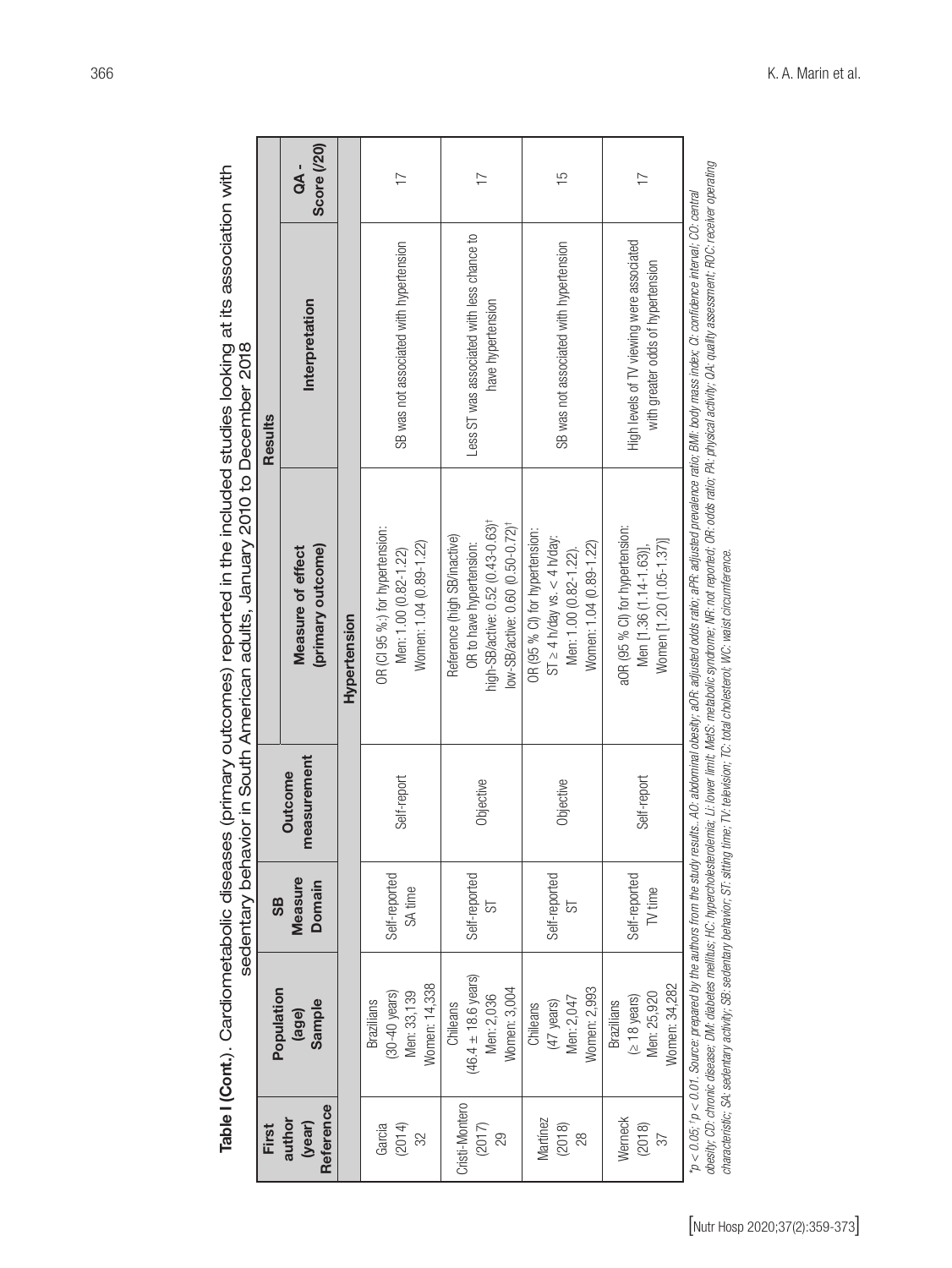#### A SYSTEMATIC REVIEW OF CROSS-SECTIONAL STUDIES ON THE ASSOCIATION OF SEDENTARY BEHAVIOR 367 WITH CARDIOMETABOLIC DISEASES AND RELATED BIOMARKERS IN SOUTH AMERICAN ADULTS

|                                                                                                    |                   |               | Odds Ratio                   | Odds Ratio                                  |
|----------------------------------------------------------------------------------------------------|-------------------|---------------|------------------------------|---------------------------------------------|
| <b>Study or Subgroup</b>                                                                           | log[Odds Ratio]   |               | SE Weight IV, Random, 95% CI | IV, Random, 95% Cl                          |
| Cortes et al. (2013) - Non-smokers                                                                 | 0.1               | 0.04<br>12.7% | 1.11 [1.02, 1.20]            |                                             |
| Cortes et al. (2013) - Smokers                                                                     | 0.53              | 6.3%<br>0.2   | 1.70 [1.15, 2.51]            |                                             |
| Fernandes et al. (2010) - Men                                                                      | $-0.02$           | 0.08<br>11.3% | $0.98$ [0.84, 1.15]          |                                             |
| Fernandes et al. (2010) - Women                                                                    | $0.35$ $0.13$     | 9.0%          | 1.42 [1.10, 1.83]            |                                             |
| Garcia et al. (2014) - Men                                                                         | $0.24$ 0.05       | 12.4%         | 1.27 [1.15, 1.40]            |                                             |
| Garcia et al. (2014) - Women                                                                       | $0.22 \quad 0.09$ | 10.8%         | 1.25 [1.04, 1.49]            |                                             |
| Martínez et al. (2018)                                                                             | $0.14$ $0.06$     | 12.1%         | 1.15 [1.02, 1.29]            |                                             |
| Petermann et al. (2017) - Men                                                                      | $0.68$ $0.16$     | 7.7%          | 1.97 [1.44, 2.70]            |                                             |
| Petermann et al. (2017) - Women                                                                    | $-0.13$ $0.12$    | 9.5%          | $0.88$ [0.69, 1.11]          |                                             |
| Poterico et al. (2012)                                                                             | $0.96$ $0.15$     | 8.2%          | 2.61 [1.95, 3.50]            |                                             |
| Total (95% CI)                                                                                     |                   | 100.0%        | 1.30 [1.14, 1.49]            |                                             |
| Heterogeneity: Tau <sup>2</sup> = 0.04; Chi <sup>2</sup> = 60.51, df = 9 (P < 0.00001); $P = 85\%$ |                   |               |                              | 0.5<br>0.7<br>.5                            |
| Test for overall effect: $Z = 3.84$ (P = 0.0001)                                                   |                   |               |                              | Favours [Non-sedentary] Favours [Sedentary] |

#### Figure 2.

Pooled odds ratios for obesity in association with sedentary behavior. (CI: confidence interval; SE: standard error. Source: prepared by the authors from the study results).

|                                                                                                           |                 |             |        | Odds Ratio               | Odds Ratio                                                |
|-----------------------------------------------------------------------------------------------------------|-----------------|-------------|--------|--------------------------|-----------------------------------------------------------|
| Study or Subgroup                                                                                         | log[Odds Ratio] | SE          |        | Weight N, Random, 95% Cl | IV, Random, 95% CI                                        |
| Diaz-Martinez et al. (2017) - Men                                                                         | 0.1             | 0.03        | 24.2%  | 1.11 [1.04, 1.17]        | --                                                        |
| Diaz-Martinez et al. (2017) - Women                                                                       | 0.08            | 0.03        | 24.2%  | 1.08 [1.02, 1.15]        | --                                                        |
| Garcia et al. (2014) - Men                                                                                | $0.06$ $0.09$   |             | 11.4%  | 1.06 [0.89, 1.27]        |                                                           |
| Garcia et al. (2014) - Women                                                                              | $-0.15$ 0.14    |             | 6.2%   | $0.86$ [0.65, 1.13]      |                                                           |
| Lemes et al. (2018)                                                                                       | 0.47            | 0.2         | 3.4%   | 1.60 [1.08, 2.37]        |                                                           |
| Martínez et al. (2018)                                                                                    | $0.24$ 0.09     |             | 11.4%  | 1.27 [1.07, 1.52]        |                                                           |
| Silva et al. (2015)                                                                                       |                 | $0.3$ 0.13  | 6.9%   | 1.35 [1.05, 1.74]        |                                                           |
| Werneck et al. (2018) - Men                                                                               |                 | $0.49$ 0.25 | 2.3%   | 1.63 [1.00, 2.66]        |                                                           |
| Werneck et al. (2018) - Women                                                                             | 0.29            | 0.1         | 10.0%  | 1.34 [1.10, 1.63]        |                                                           |
| Total (95% CI)                                                                                            |                 |             | 100.0% | 1.16 [1.07, 1.25]        |                                                           |
| Heterogeneity: Tau <sup>2</sup> = 0.01; Chi <sup>2</sup> = 17.88, df = 8 (P = 0.02); l <sup>2</sup> = 55% |                 |             |        |                          |                                                           |
| Test for overall effect: $Z = 3.69$ (P = 0.0002)                                                          |                 |             |        |                          | n'z<br>0.5<br>Favours [Non-sedentary] Favours [Sedentary] |

#### Figure 3.

Pooled odds ratios for diabetes in association with sedentary behavior. (CI: confidence interval; SE: standard error. Source: prepared by the authors from the study results).

A positive association of ST with fasting insulinemia was observed in Chilean adults (41-43) and in Colombian men (44). Furthermore, SB was positively associated with HOMA-IR in Chilean adults (41-43) and in Colombian men (44). Regarding HbA1c, Chilean 'high SB-active' adults showed lower values of HbA1c when compared to those in the 'low SB-active' category (29). However, no association of SB with HbA1c was reported for Chilean adults (2).

Chilean adults exhibited a positive association of ST with serum lipids (41-43). Likewise, ST was positively associated with serum TG and HDL-c levels among Colombian men (44). Notwithstanding this, ST during the week or weekend did not discriminate any serum lipid abnormalities in Brazilian women (31). Moreover, Chilean adults in the 'high SB-active' or 'low SB-active' groups showed no significant associations with an abnormal serum lipid profile (29). Furthermore, Suárez et al. (44) observed that ST was not associated with serum TC and LDL-c levels in Colombian men. Regarding hypercholesterolemia, Garcia et al. (32) found that in Brazilian workers SB at work was positively

[Nutr Hosp 2020;37(2):359-373]

associated with hypercholesterolemia. In addition, a higher adjusted prevalence ratio of dyslipidemia was reported among Brazilian women with a more prolonged ST (46).

### SUBGROUP ANALYSES

Subgroup analyses for sex and domain-specific sedentary behavior were performed. Between-sex differences were found in some studies. For instance, obesity (30) and BMI (2) were found to be positively associated with ST in Chilean men only, whereas it was negative in women (28). Waist circumference was found to be positively associated with SB in Chilean women only (2). Among Brazilians, BMI and obesity were positively associated with SB in women only (34). Moreover, SB at work was positively associated with chronic diseases (e.g., obesity, hypertension, CCD, and hypercholesterolemia) especially in men as compared to women (32). Finally, a higher adjusted prevalence ratio of dyslipidemia was reported for Brazilian women but was not reported for men (46).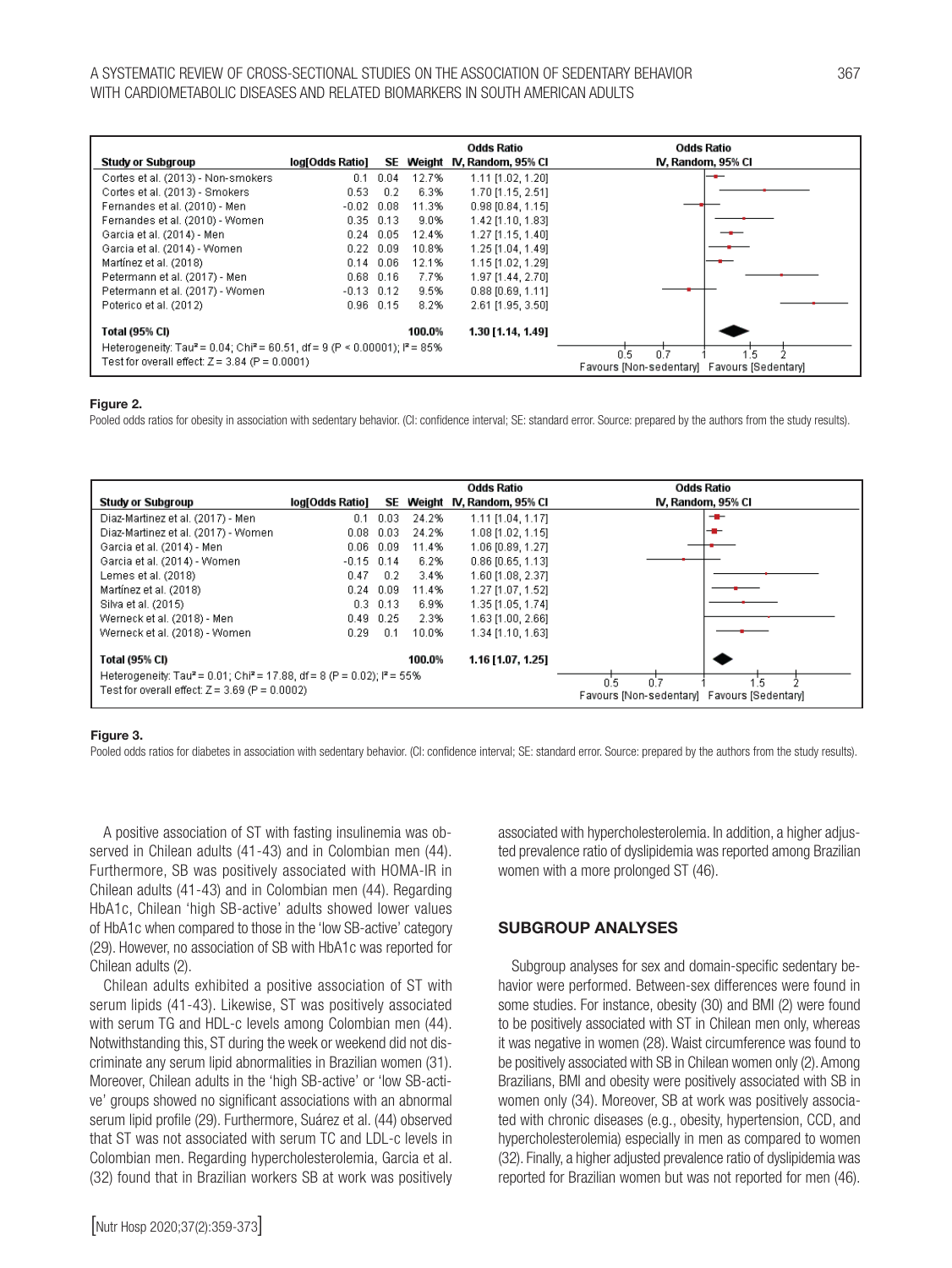Table II. Related biomarkers (secondary outcomes) of included studies looking at the association of sedentary behavior and Table II. Related biomarkers (secondary outcomes) of included studies looking at the association of sedentary behavior and<br>cardiometabolic diseases in South American adults. January 2010 to December 2018 cardiometabolic diseases in South American adults, January 2010 to December 2018

|                | OA-                    | <b>Score (/20)</b> |                                            | $\frac{5}{1}$                                                                                                                 | $\overline{1}$                                                                                                | $\overline{4}$                                                                               | $\frac{5}{1}$                                                                                                                                                                                       | $\overline{1}$                                                                                                                                                                                                                                                    | $\frac{6}{1}$                                                                                       | $\frac{5}{1}$                                                                                                                                                                                                                      | $\frac{5}{1}$                                                                                                                              | 15                                                                                                                                                                                 |
|----------------|------------------------|--------------------|--------------------------------------------|-------------------------------------------------------------------------------------------------------------------------------|---------------------------------------------------------------------------------------------------------------|----------------------------------------------------------------------------------------------|-----------------------------------------------------------------------------------------------------------------------------------------------------------------------------------------------------|-------------------------------------------------------------------------------------------------------------------------------------------------------------------------------------------------------------------------------------------------------------------|-----------------------------------------------------------------------------------------------------|------------------------------------------------------------------------------------------------------------------------------------------------------------------------------------------------------------------------------------|--------------------------------------------------------------------------------------------------------------------------------------------|------------------------------------------------------------------------------------------------------------------------------------------------------------------------------------|
| <b>Results</b> | Interpretation         |                    | Body mass index and percentage of body fat | The highest frequency of TV viewing was significantly associated with<br>BMI in women (aPR: 1.42), but not in men (aPR: 0.98) | Significant trends to increase BMI and % BF with increasing time<br>spent in SB (accelerometer) and ST (IPAQ) | Higher ST was significantly correlated with BMI (rho: 0.225)<br>and % BF (rho: 0.249) in men | in BMI (-0.93 and -0.62 kg.m <sup>-2</sup> ) in physically active and inactive and<br>Per one hour decrease in SB, there were significant improvements<br>in % BF (-1.04 %) in active men and women | Compared to 'High-SB & Inactive' group, those individuals in 'High-SB<br>& Active' and 'Low-SB & Active' groups showed significant negative<br>standardized $\beta$ : -0.182 and -0.156, respectively)<br>associations with BMI ( $\geq$ 30.0 kg/m <sup>2</sup> ) | BMI was positive and significantly associated with ST $(> 8 \text{ h/day})$<br>in men but not women | in men and women with overweight classified as sedentary and not<br>Sitting time (> 4 h/day) was not significantly associated with BMI<br>active [> 10 min PA/week - OR: 1.03, 95 % Cl);<br>> 150 min PA/week - OR: 1.11, 95 % Cl) | Per one hour increase in ST, there were significant adverse changes<br>in BMI (0.69 kg/m <sup>2</sup> ) and % BF (1.03 %) in men and women | Sitting time was negatively (OR: 0.69: 95 % CI: 0.59-0.81) associated<br>with BMI ( $>$ 25 kg/m <sup>2</sup> ) in women, but positively in men<br>$(OR: 1.21: 95 % CI: 1.00-1.49)$ |
|                | measurement<br>Outcome |                    |                                            | Self-report                                                                                                                   | Objective                                                                                                     | Objective                                                                                    | Objective                                                                                                                                                                                           | Objective                                                                                                                                                                                                                                                         | Objective                                                                                           | Self-report                                                                                                                                                                                                                        | Objective                                                                                                                                  | Objective                                                                                                                                                                          |
| SB             | <b>Measure</b>         | Domain             |                                            | Self-reported<br>TV time                                                                                                      | Accelerometer ST<br>Self-reported<br>SB time                                                                  | Self-reported ST                                                                             | Accelerometer<br>SB time                                                                                                                                                                            | Self-reported ST                                                                                                                                                                                                                                                  | Self-reported ST                                                                                    | Self-reported ST                                                                                                                                                                                                                   | Accelerometer ST                                                                                                                           | Self-reported ST                                                                                                                                                                   |
| Population     | (age)                  | Sample             |                                            | Men: 925; Women: 1,061<br>$(230 \text{ years})$<br><b>Brazilians</b>                                                          | Men: 149; Women: 177<br>$(37.5 \pm 12.8 \text{ years})$<br>Chileans                                           | $(46.7 \pm 6.6 \text{ years})$<br>Colombians<br>Women: 69                                    | Men: 137; Women: 177<br>$(36.6 \pm 12.5 \text{ years})$<br>Chileans                                                                                                                                 | Men: 2,036; Women: 3,004<br>$(46.4 \pm 18.6 \text{ years})$<br>Chileans                                                                                                                                                                                           | Men: 1,783; Women: 2,674<br>$(41.6 \pm 18.6 \text{ years})$<br>Chileans                             | Men: 521; Women: 890<br>$(18-65 \text{ years})$<br><b>Brazilians</b>                                                                                                                                                               | Men: 141; Women: 181<br>$(37.6 \pm 12.9 \text{ years})$<br>Chileans                                                                        | Men: 2,047; Women: 2,993<br>(47 years)<br>Chileans                                                                                                                                 |
| First author   | (year)                 | Reference          |                                            | Femandes (2010)<br>34                                                                                                         | Celis-Morales<br>(2012)<br>43                                                                                 | Suárez (2012)<br>$\overline{4}$                                                              | (2016)<br>Salas<br>42                                                                                                                                                                               | Cristi-Montero<br>(2017)<br>29                                                                                                                                                                                                                                    | Diaz-Martinez<br>(2017)<br>$\sim$                                                                   | Gonçalves<br>(2017)<br>45                                                                                                                                                                                                          | (2017)<br>Leiva<br>$\overline{4}$                                                                                                          | Martínez (2018)                                                                                                                                                                    |

(Continuation in the next page) *(Continuation in the next page)*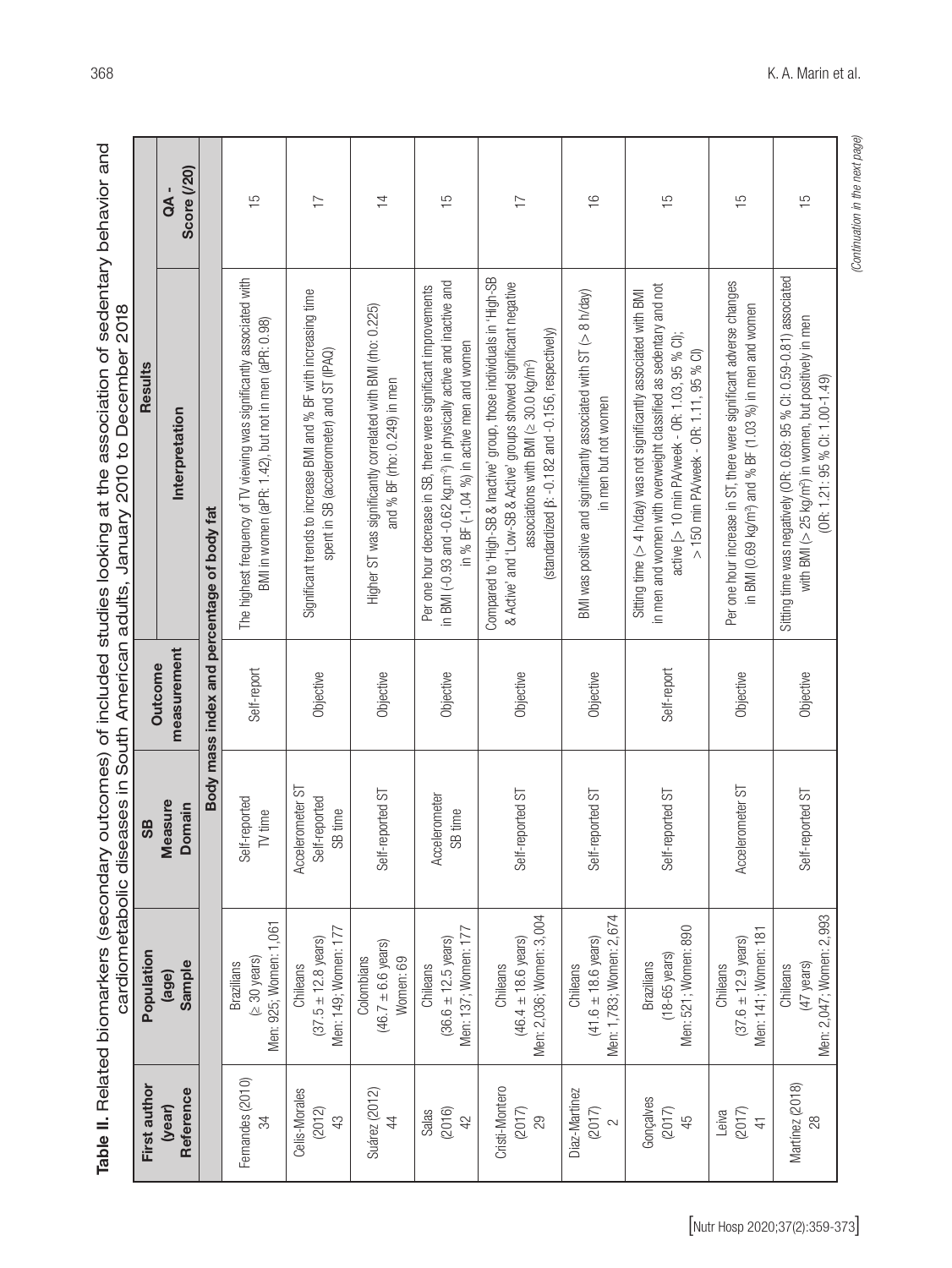Table II (Cont.). Related biomarkers (secondary outcomes) of included studies looking at the association of sedentary Table II (Cont.). Related biomarkers (secondary outcomes) of included studies looking at the association of sedentary behavior and cardiometabolic diseases in South American adults, January 2010 to December 2018

|                             |                                                                   |                                           |                     | behavior and cardiometabolic diseases in South American adults, January 2010 to December 2018                                                                                                                                                      |                                    |
|-----------------------------|-------------------------------------------------------------------|-------------------------------------------|---------------------|----------------------------------------------------------------------------------------------------------------------------------------------------------------------------------------------------------------------------------------------------|------------------------------------|
| First author                | Population                                                        | SB                                        | Outcome             | Results                                                                                                                                                                                                                                            |                                    |
| Reference<br>(year)         | Sample<br>(age)                                                   | Measure<br>Domain                         | measurement         | Interpretation                                                                                                                                                                                                                                     | <b>Score (/20)</b><br>$\mathsf{A}$ |
|                             |                                                                   |                                           | Waist circumference |                                                                                                                                                                                                                                                    |                                    |
| Celis-Morales<br>(2012)43   | Chileans $(37.5 \pm 12.8$ years)<br>Men: 149; Women: 177          | Self-reported SB time<br>Accelerometer ST | Objective           | Significant trends to increase WC with increasing time spent in sedentary time<br>(accelerometer), but not with increasing ST (IPAQ)                                                                                                               | $\overline{1}$                     |
| $\ddot{4}$<br>Suárez (2012) | Colombians (46.7 $\pm$ 6.6 years)<br>Women: 69                    | Self-reported ST                          | Objective           | Sitting time was positively significantly correlated with WC<br>$($ rho $:$ o. $266$ ) in men                                                                                                                                                      | $\overline{4}$                     |
| Cortes (2013) 33            | Brazilians (18-49 years)<br>Women: 13,262                         | Self-reported<br>TV time                  | Objective           | WC ( $\geq$ 80.0 cm) was positively associated with TV time<br>(≥ 5 times/week)                                                                                                                                                                    | $\frac{6}{5}$                      |
| Salas (2016) 42             | Chileans $(36.6 \pm 12.5 \text{ years})$<br>Men: 137; Women: 177  | Accelerometer<br>SB time                  | Objective           | Per one hour decrease in SB, there were significant improvements in WC<br>(-2.32 and -1.65 cm) in physically active and inactive men and women                                                                                                     | $\frac{5}{1}$                      |
| Cristi-Montero<br>(2017)29  | Chileans $(46.4 \pm 18.6$ years)<br>Men: 2,036; Women: 3,004      | Self-reported ST                          | Objective           | Adults categorized as 'High-SB & Active' or 'Low-SB & Active' showed<br>significant negative associations with WC (standardized $\beta$ : -0.258<br>and -0.233, respectively), compared to adults categorized<br>as 'High-SB & Inactive'           | $\overline{1}$                     |
| Diaz-Martinez<br>(2017) 2   | Chileans $(41.6 \pm 18.6$ years)<br>Men: 1,783; Women: 2.674      | Self-reported<br>55                       | Objective           | WC was significantly positively associated with ST (> 8 h/day)<br>in women but not men                                                                                                                                                             | $\frac{6}{1}$                      |
| Leiva (2017) 41             | Chileans $(37.6 \pm 12.9 \text{ years})$<br>Men: 141; Women: 181  | Accelerometer<br>55                       | Objective           | Per one hour increase in ST there was significant adverse change<br>in WC (1.95 cm) in men and women                                                                                                                                               | $\frac{5}{1}$                      |
|                             |                                                                   |                                           | Glucose             |                                                                                                                                                                                                                                                    |                                    |
| Celis-Morales<br>(2012)43   | Chileans $(37.5 \pm 12.8$ years)<br>Men: 149; Women: 177          | Self-reported SB time<br>Accelerometer ST | Objective           | Significant trends to increase fasting glucose with increasing time spent in SB<br>(accelerometer) and ST (IPAQ)                                                                                                                                   | $\overline{1}$                     |
| Suárez (2012) 44            | Colombians (46.7 $\pm$ 6.6 years)<br>Women: 69                    | Self-reported ST                          | Objective           | Sitting time was not significantly correlated with fasting glucose<br>$($ rho: 0.069 $)$ in men                                                                                                                                                    | $\overline{4}$                     |
| Salas (2016) 42             | Chileans $(36, 6 \pm 12.5 \text{ years})$<br>Men: 137; Women: 177 | Accelerometer<br>SB time                  | Objective           | Per one hour decrease in SB, there was a significant improvement in glucose<br>(-8.46 and -4.68 mg.dL <sup>-1</sup> ) in physically active and inactive men and women.                                                                             | $\frac{5}{1}$                      |
| Cristi-Montero<br>(2017)29  | Chileans $(46.4 \pm 18.6$ years)<br>Men: 2,036; Women: 3,004      | Self-reported ST                          | Objective           | Adults categorized as 'High-SB & Active' or 'Low-SB & Active' showed significant<br>negative associations with fasting glucose (standardized $\beta$ : -0.238 and -0.174,<br>respectively), compared to adults categorized as 'High-SB & Inactive' | $\overline{1}$                     |
| Diaz-Martinez<br>(2017) 2   | Chileans $(41.6 \pm 18.6$ years)<br>Men: 1,783; Women: 2,674      | Self-reported ST                          | Objective           | Sitting time (> 8 h/day) was not associated with fasting glucose<br>levels in men and women                                                                                                                                                        | $\frac{6}{1}$                      |
| Leiva (2017) 41             | Chileans $(37.6 \pm 12.9 \text{ years})$<br>Men: 141; Women: 181  | Accelerometer ST                          | Objective           | Per one hour increase in ST there was significant adverse change in glucose<br>$(4.79 \text{ mg/dL})$ in men and women                                                                                                                             | $\frac{5}{1}$                      |
|                             |                                                                   |                                           |                     |                                                                                                                                                                                                                                                    | (Continuation in the next page)    |

## A SYSTEMATIC REVIEW OF CROSS-SECTIONAL STUDIES ON THE ASSOCIATION OF SEDENTARY BEHAVIOR 369 WITH CARDIOMETABOLIC DISEASES AND RELATED BIOMARKERS IN SOUTH AMERICAN ADULTS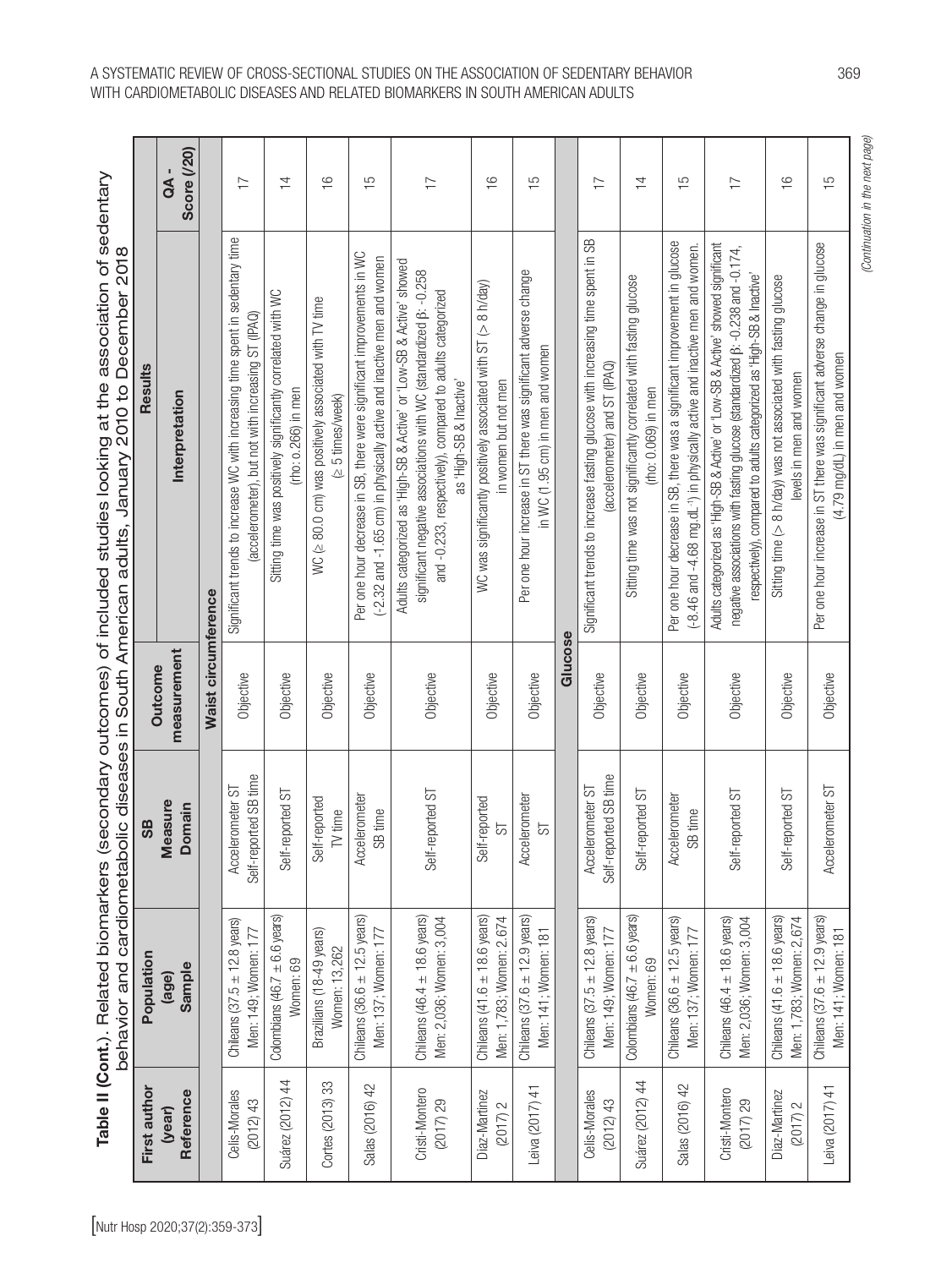Table II (Cont.). Related biomarkers (secondary outcomes) of included studies looking at the association of sedentary Table II (Cont.). Related biomarkers (secondary outcomes) of included studies looking at the association of sedentary<br>behavior and cardiometabolic diseases in South American adults, January 2010 to December 2018 behavior and cardiometabolic diseases in South American adults, January 2010 to December 2018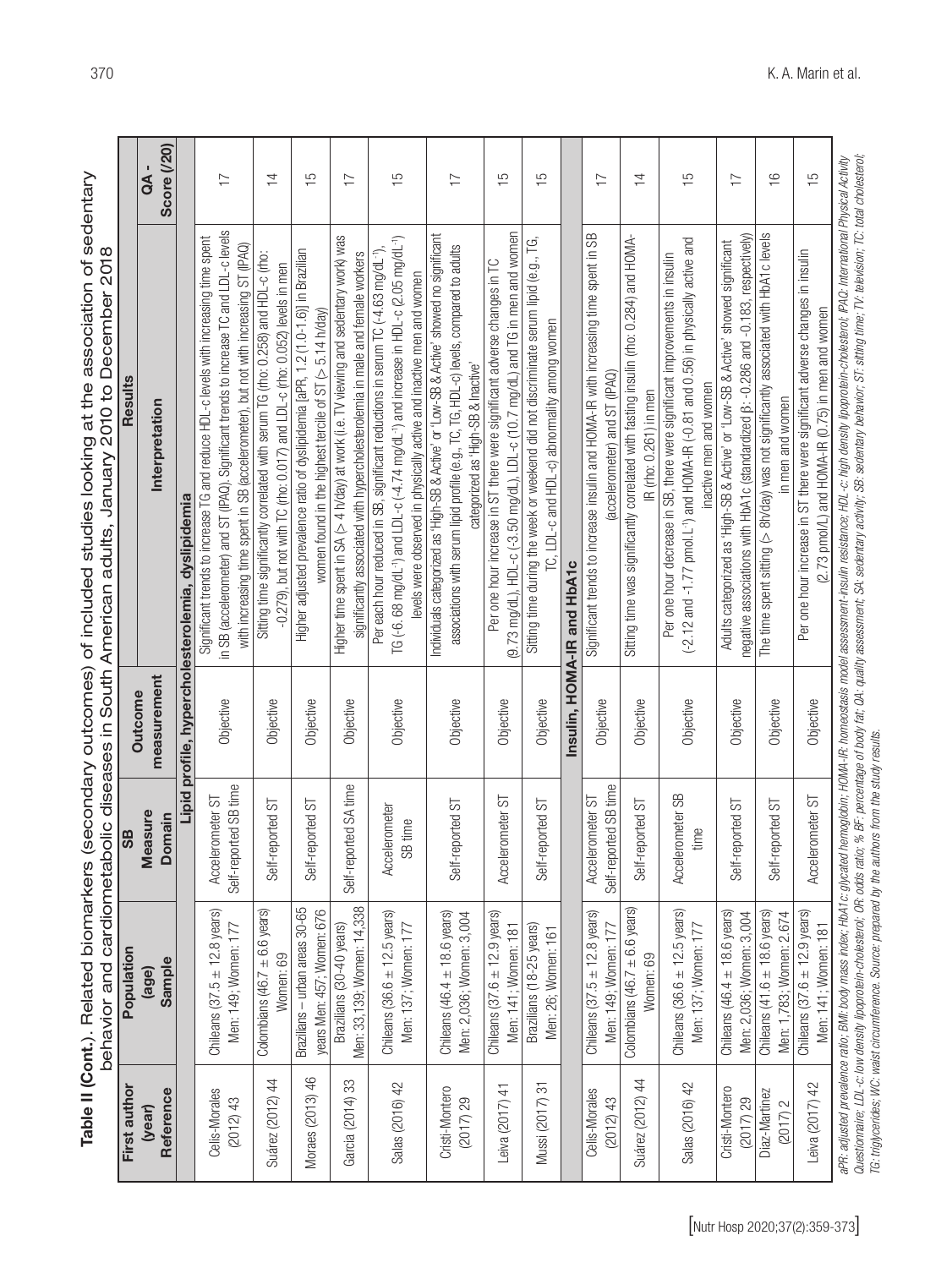The investigation of the association of domain-specific SB with CMD and related biomarkers found that 12 studies reported on ST (2,28-31,38-41,44-46) and four on TV time or TV watching frequency (33-35,37). The remaining four studies looked at general measures of SB (32,36,42,43). The results demonstrate equivalent trends for each SB domain.

## **DISCUSSION**

In this review we thought to systematically review the literature to examine whether domain-specific SB is associated with CMD and its risk factors in South American adults. This is the first review to explore the association of SB with CMD and its risk factors in South American adults. This study summarized the published evidence over the review period (i.e., January 2010 to December 2018), and observed that longer SB (i.e., sitting, TV watching, overall SB time) was associated with CMD (i.e., obesity, DM, and CCD) as well as with its anthropometric (i.e., BMI, WC, and % BF) and metabolic biomarkers (i.e., lipid profile and glucose). Nevertheless, evidence is limited when studies reported the relationship between SB and CMD (i.e., hypertension and MetS) as well as its biomarkers (i.e., HOMA-IR, BI, dyslipidemia, and hypercholesterolemia). It has to be taken into consideration that reports on the associations of SB with hypertension, MetS, HOMA-IR, insulin, dyslipidemia, and hypercholesterolemia are scarce.

Our results complement the previous evidence from systematic reviews (17,18,47) and meta-analyses (16,19,48), which demonstrate that high SB is associated with CMD and risk factors in different regions of the world. Based on the studies reviewed here, South American adults are likely at larger risk for developing obesity, diabetes, and CCD when incurring in prolonged SB time. Such findings are consistent with those reported about different populations (18,19,48). A significant association of longer time spent in SB was found with obesity (8 studies), DM (6 but 1 study), and CCD (4 studies) in the 20 studies reviewed. For instance, South American (i.e., Chilean) adult men in the highest tercile of ST had a 97 % higher risk for obesity (30). In addition, Lemes et al. (36) reported a 60 % higher risk for diabetes in South American (i.e., Chilean) adults who spent  $\geq 3$  h/day in sedentary activities, whereas those South American (i.e., Brazilian) men and women who reported a daily ST of 4 h had a 76 % and 82 % higher risk of presenting  $\geq 2$  CCDs, respectively (39). However, the magnitude of the risk of developing DM with longer sedentary time is approximately twice as high as in the general population and, in general, longer sedentary time is associated with a 14 % greater risk of cardiovascular disease (19). A significant relationship between increased SB and higher BMI (8 but 1 studies), WC (7 studies), and % BF (4 studies) was also reported in the reviewed studies. These results are similar to those previously reported in different populations (49,50) and, more importantly, are consistent with the association of longer time spent in SB with obesity as observed in the present review.

Concerning sex differences, only seven studies reported distinct associations of SB with CMD and its biomarkers. Based on those studies, it appears that South American men are at higher risk for obesity and high BMI when spending a lot of time in SB, as compared to women. Such finding is contradictory to the report that women are more inactive (33.9 %) than are men (27.9 %) worldwide (21). Regarding domain-specific SB in South American adults, most studies associated a higher risk for CMD with longer periods of ST (13 studies), which was followed by the extent of TV (6 studies) and SB (4 studies) times. Whether there are distinct health damages for the different specific domains rather than length of exposure is not known, and thus demands further investigation.

Overall, this systematic review presented a positive association between SB and CMD in South American adults. Whether these risks are truly greater in this population group further studies are needed to elucidate, inasmuch as the insufficiency of available direct evidence on this sub-population limits the ability to ascertain such findings. Despite this, the findings presented here are of relevance for South American governments, since they reinforce the need for public policies to face the deleterious consequences of a sedentary lifestyle.

### STUDY LIMITATIONS

This review has some limitations. First, there is a lack of studies examining the relationship of SB with CMD and related biomarkers in South American adults, which make it difficult to generalize our findings. Eleven out of 20 analyzed studies were carried out in Brazilian, seven in Chilean, one in Colombian and one in Peruvian adult men and women. Although the population of these four countries accounts for 73 %  $\left(\sim$  316 million people) of the South American population, no data on adults from the other South American countries were found. Moreover, the selective reporting of positive outcomes in individual studies could potentially reduce the generalizability of our findings. Secondly, the predominant use of self-reported data in individual studies is another limitation, since self-reported data are highly susceptible to biases that might have affected the magnitudes of our results. Only three studies in the present review reported on the use of objective measures (accelerometers) of SB time in Chileans (Leiva et al., 2017; Salas et al., 2016; Celes-Morales et al., 2012), but did not assess the association of SB with CMD as their primary outcome. Finally, despite the quality of the selected studies, all 20 studies were cross-sectional in design, and as such they may include selection and reverse causality biases, as well as residual confounders. Therefore, since there is no temporality described between the sedentary behavior and the outcomes, interpretations should be cautious.

#### **CONCLUSIONS**

In conclusion, spending a long time in an overall SB, mainly in a sitting position or watching TV, was positively associated with the occurrence of CMD (i.e., obesity, diabetes, and  $\geq 2$  CCDs) and related biomarker (i.e., BMI, WC, % BF, lipid profile, and blood glucose) elevations in South American adult men and women.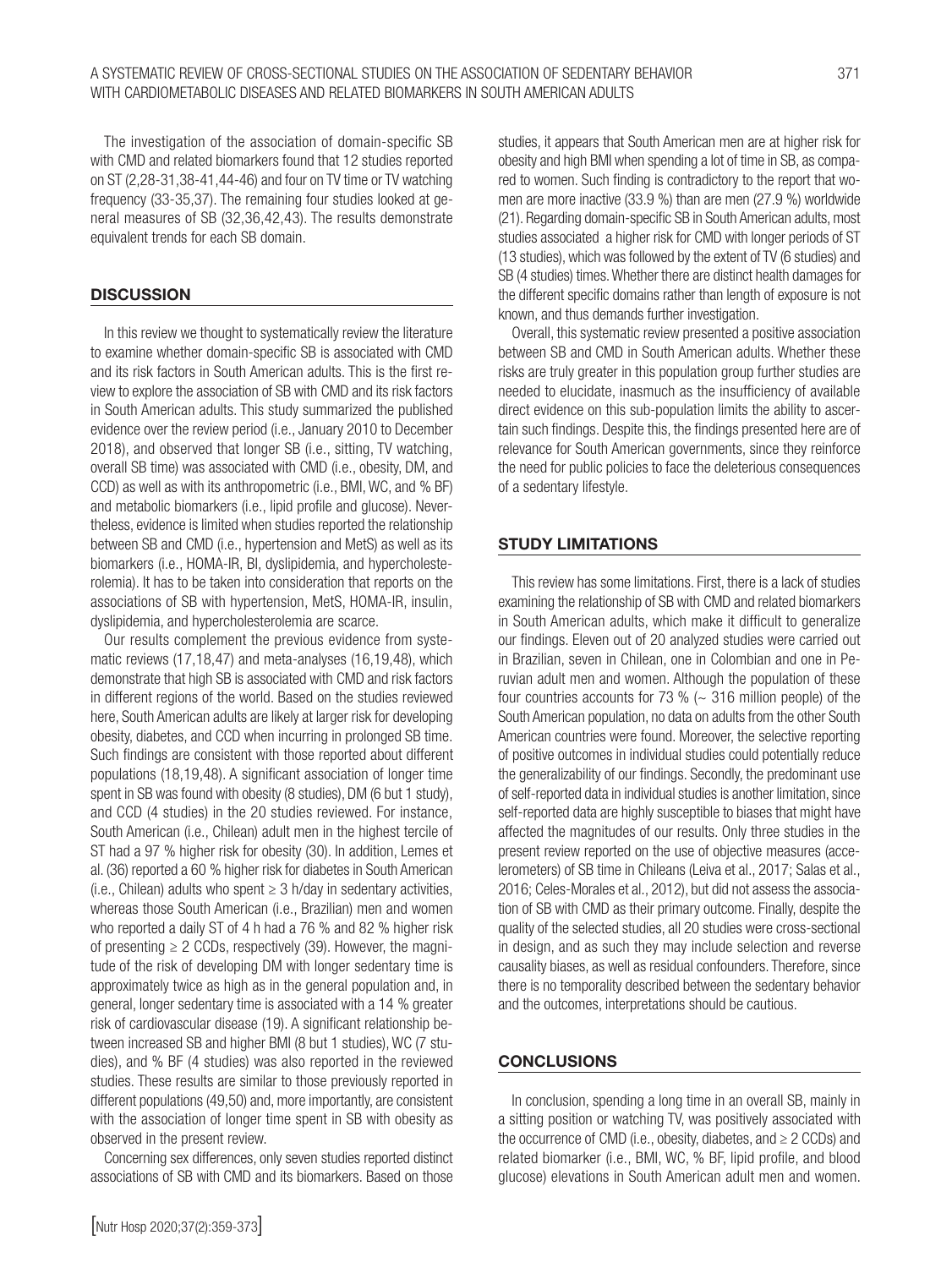#### ACKNOWLEDGEMENTS

The authors thank Dr. Osvaldo Costa Moreira for his technical support.

#### **REFERENCES**

- 1. The World Bank. World Bank Country and Lending Groups. Available at: https:// datahelpdesk.worldbank.org/knowledgebase/articles/906519-world-bankcountry-and-lending-groups. [Accessed 26 March 2019].
- 2. Díaz-Martínez X, Steell L, Martinez MA, Leiva AN, Salas-Bravo C, Labraña AM, et al. Higher levels of self-reported sitting time is associated with higher risk of type 2 diabetes independent of physical activity in Chile. J Public Health 2017;1-7. DOI: 10.1093/pubmed/fdx091
- 3. Rubinstein AL, Irazola VE, Calandrelli M, Elorriaga M, Gutierrez L, Lanas F, et al. Multiple Cardiometabolic Risk Factors in the Southern Cone of Latin America: A Population-based Study in Argentina, Chile, and Uruguay. Int J Cardiol 2015;183:82-8. DOI: 10.1016/j.ijcard.2015.01.062
- 4. Lanas F, Serón P, Lanas A. Cardiovascular Disease in Latin America: The Growing Epidemic. Prog Cardiovasc Dis 2014;57:262-7. DOI: 10.1016/j. pcad.2014.07.007
- 5. López-Jaramillo P, Sánchez RA, Diaz M, Cobos L, Bryce A, Parra Carrillo JZ, et al. Latin American consensus on hypertension in patients with diabetes type 2 and metabolic syndrome. J Hypertens 2013;31:223-8. DOI: 10.1097/HJH. 0b013e32835c5444
- 6. Avezum A, Braga J, Santos I, Guimarães HP, Marin-Neto JA, Piegas LS. Cardiovascular disease in South America: current status and opportunities for prevention. Heart 2009;95:1475-82. DOI: 10.1136/hrt.2008.156331
- 7. Biddle SJH, Bennie JA, Bauman AE, Chau JY, Dunstan D, Owen N, et al. Too much sitting and all-cause mortality: is there a causal link? BMC Public Health 2016;16:635. DOI: 10.1186/s12889-016-3307-3
- 8. Rezende LF, Sá TH, Mielke GI, Viscondi JYK, Rey-Lopez JP, Garcia LMT. All cause mortality attributable to sitting time: analysis of 54 countries worldwide. Am J Prev Med 2016;51:253-63. DOI: 10.1016/j.amepre.2016.01.022
- 9. Young D, Hivert M-F, Alhassan S, Camhi SM, Ferguson JF, Katzmarzyc PT, et al. Sedentary behavior and cardiovascular morbidity and mortality: a science advisory from the American Heart Association. Circulation 2016;134:e262-79. DOI: 10.1161/CIR.0000000000000440
- 10. Chau JY, Grunseit AC, Chey T. Daily sitting time and all-cause mortality: a meta-analysis. PLoS One 2013;8:e80000. DOI: 10.1371/journal. pone.0080000
- 11. Guthold R, Stevens GA, Riley LM, Bull FC. Worldwide trends in insufficient physical activity from 2001 to 2016: a pooled analysis of 358 population-based surveys with 1·9 million participants. Lancet Glob Health 2018;6:e1077-86. DOI: 10.1016/S2214-109X(18)30357-7
- 12. Pate RR, O'Neill JR, Lobelo F. The evolving definition of "sedentary". Exerc Sport Sci Rev 2008;36:173-8. DOI: 10.1097/JES.0b013e3181877d1a
- 13. Owen N, Healy GN, Matthews CE, Dunstan DW. Too Much Sitting: The Population Health Science of Sedentary Behavior. Exerc Sport Sci Rev 2010;38:105-13. DOI: 10.1097/JES.0b013e3181e373a2
- 14. Sedentary Behaviour Research Network. Letter to the editor: standardized use of the terms "sedentary" and "sedentary behaviours". Appl Physiol Nutr Metab 2012;37:540-2. DOI: 10.1139/h2012-024
- 15. Mielke GI, da Silva ICM, Owen N, Hallal PC. Brazilian Adults' Sedentary Behaviors by Life Domain: Population-Based Study. PLoS ONE 2014;9:e91614. DOI: 10.1371/journal.pone.0091614
- 16. Patterson R, McNamara E, Tainio M, de Sa TH, Smith AD, Sharp SJ, et al. Sedentary behaviour and risk of all-cause, cardiovascular and cancer mortality, and incident type 2 diabetes: a systematic review and dose response meta-analysis. Eur J Epidemiol 2018;33:811-29. DOI: 10.1007/s10654-018-0380-1
- 17. Dempsey PC, Larsen RN, Dunstan DW, Owen N, Kingwell BA. Sitting Less and Moving More Implications for Hypertension. Hypertension 2018;72:1037-46. DOI: 10.1161/HYPERTENSIONAHA.118.11190
- 18. Ahmad S, Shanmugasegaram S, Walker KL, Prince SA. Examining sedentary time as a risk factor for cardiometabolic diseases and their markers in South Asian adults: a systematic review. Int J Public Health 2017;62:503-15. DOI: 10.1007/s00038-017-0947-8
- 19. Biswas A, Oh PI, Faulkner GE, Bajaj RR, Silver MA, Mitchel MS, et al. Sedentary time and its association with risk for disease incidence, mortality, and hospi-

talization in adults: a systematic review and meta-analysis. Ann Intern Med 2015;162:123-32. DOI: 10.7326/M14-1651

- 20. Bauman A, Ainsworth BE, Sallis JF, Hagströmer M, Craig CL, Bull FC, et al. The Descriptive Epidemiology of Sitting A 20-Country Comparison Using the International Physical Activity Questionnaire (IPAQ). Am J Prev Med 2011;41:228-35. DOI: 10.1016/j.amepre.2011.05.003
- 21. Hallal PC, Andersen LB, Bull FC, Guthold R, Haskell W, Ekelund U, et al. Global physical activity levels: surveillance progress, pitfalls, and prospects. Lancet 2012;380:247-57. DOI: 10.1016/S0140-6736(12)60646-1
- 22. Hallal PC, Cordeira K, Knuth AG, Mielke GI, Victora CG, et al. Ten-year trends in total physical activity practice in Brazilian adults: 2002–2012. J Phys Act Health 2014;11:1525-30. DOI: 10.1123/jpah.2013-0031
- 23. Irazola V, Rubinstein A, Bazzano L, Calandrelli M, Chung-Shiuan C, Elorriaga N, et al. Prevalence, awareness, treatment and control of diabetes and impaired fasting glucose in the Southern Cone of Latin America. PLoS ONE 2017;12:e0183953. DOI: 10.1371/journal.pone.0183953
- 24. Pereira-Rodríguez J, Peñaranda-Florez D, Reyes-Saenz A, Caceres-Arevalo K, Cañizares-Perez Y. Prevalence of cardio-vascular risk factors in Latin America: a review of the published evidence 2010-2015. Rev Mex Cardiol 2015;26:125-39.
- 25. Moher D, Liberati A, Tetzlaff J, Altman DG, PRISMA Group. Preferred reporting items for systematic reviews and meta-analyses: the PRISMA statement. BMJ 2009;6:e1000097. DOI: 10.1371/journal.pmed.1000097
- 26. Shea BJ, Hamel C, Wells GA, Bouter LM, Kristjansson E, Grimshaw J, et al. AMSTAR is a reliable and valid measurement tool to assess the methodological quality of systematic reviews. J Clin Epidemiol 2009;620:1013-20. DOI: 10.1016/j.jclinepi.2008.10.009
- 27. Downs SH, Black N. The feasibility of creating a checklist for the assessment of the methodological quality both of randomized and non-randomised studies of health care interventions. J Epidemiol Community Health 1998;52:377- 84. DOI: 10.1136/jech.52.6.377
- 28. Martínez MA, Leiva AM, Petermann F, Garrido A, Díaz X, Alvarez C. et al. Factores asociados a sedentarismo en Chile: evidencia de la Encuesta Nacional de Salud 2009-2010. Rev Med Chile 2018;146:22-31. DOI: 10.4067/s0034- 98872018000100022
- 29. Cristi-Montero C, Steell L, Petermann F, Garrido-Méndez A, Díaz-Martínez X, Salas-Bravo C, et al. Joint effect of physical activity and sedentary behaviour on cardiovascular risk factors in Chilean adults. J Public Health 2017;40:485- 92. DOI: 10.1093/pubmed/fdx134
- 30. Petermann F, Eliana D, Labraña AM, Martínez SA, Leiva AN, Garrido-Mendez A, et al. Factores asociados al desarrollo de obesidad en Chile: resultados de la Encuesta Nacional de Salud 2009-2010. Rev Med Chile 2017;145:716-22. DOI: 10.4067/s0034-98872017000600716
- 31. Mussi FC, Pitanga FJG, Pires CGS. Cumulative sitting time as discriminator of overweight, obesity, abdominal obesity and lipid disorders in nursing university. Rev Bras Cineantropom Hum 2017;19:40-9. DOI: 10.5007/1980-0037.2017v19n1p40
- 32. Garcia LM, da Silva KS, Del Duca GF, da Costa FF, Nahas MV. Sedentary behaviors, leisure-time physical inactivity, and chronic diseases in Brazilian workers: a cross sectional study. J Phys Act Health 2014;11:1622–34. DOI: 10.1123/ jpah.2012-0423
- 33. Cortes TR, Schlussel mm, Franco-Sena AB, Rebelo F, Kac G. Television viewing and abdominal obesity in women according to smoking status: results from a large cross-sectional population-based study in Brazil. Rev Bras Epidemiol 2013;16:137-45. DOI: 10.1590/S1415-790X2013000100013
- 34. Fernandes RA, Christofaro DG, Casonatto J, Costa Rosa CS, Costa FF, Freitas IF, et al. Leisure time behaviors: prevalence, correlates and associations with overweight in Brazilian adults: a cross-sectional analysis. Rev Med Chile 2010;138(1):29-35. DOI: 10.4067/S0034-98872010000100004
- 35. Poterico JA, Bernabé-Ortiz A, Mola CL, Miranda JJ. Association between television viewing and obesity in Peruvian women. Rev Saúde Pública 2012;46:610- 16. DOI: 10.1590/S0034-89102012000400004
- 36. Lemes IR, Sui X, Turi-Lynch BC, Lee DC, Blair SN, Fernandes RA, et al. Sedentary behaviour is associated with diabetes mellitus in adults: findings of a cross-sectional analysis from the Brazilian National Health System. J Public Health 2017;1-8. DOI: 10.1093/pubmed/fdy169
- 37. Werneck AO, Cyrino ES, Collings PJ, Ronque ERV, Szwarcwald CL, Sardinha LB, et al. TV Viewing in 60,202 Adults From the National Brazilian Health Survey: Prevalence, Correlates, and Associations With Chronic Diseases. J Phys Act Health 2018;15:510-15. DOI: 10.1123/jpah.2017-0317
- 38. Silva RC, Meneguci J, Martins TI, Santos AS, Sasaki JE, Tribess S. et al. Association between time spent sitting and diabetes mellitus in older adults: a population-based study. Rev Bras Cineantropom Hum 2015;17:379-88. DOI: 10.5007/1980-0037.2015v17n4p379